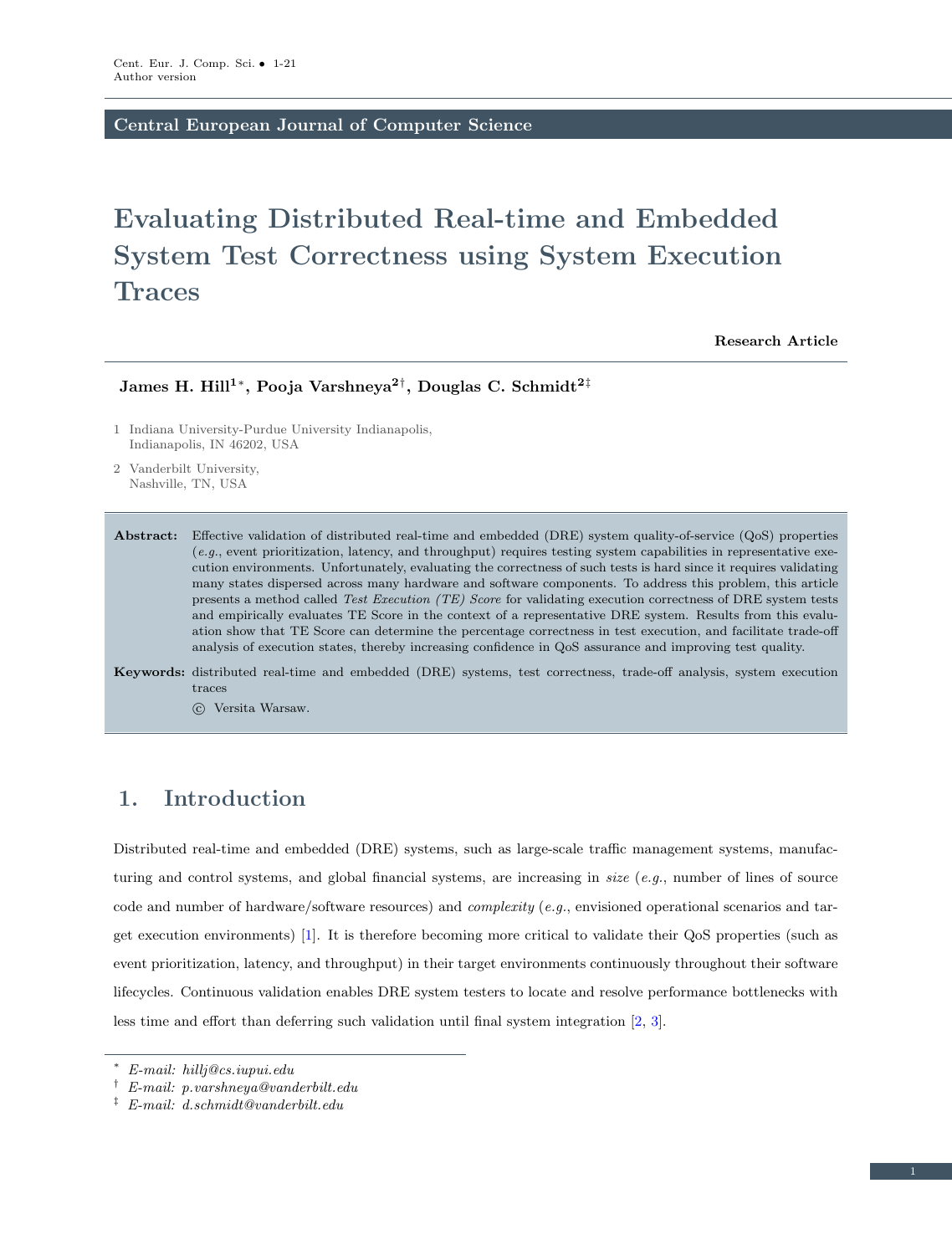System execution modeling (SEM) [\[4\]](#page-19-3) is a promising approach for continuously validating DRE system QoS properties throughout their software lifecycles. SEM tools enable DRE system developers to (1) model system behavior and workload at high-levels of abstraction and (2) use these models to validate QoS properties on the target architecture. Although SEM tools can provide early insight a DRE system's QoS values, conventional SEM tools do not ensure that QoS tests themselves execute correctly.

For example, it is possible for a DRE system to execute incorrectly due to *transient errors* even though the test appeared to execute correctly [\[5\]](#page-19-4), e.g., failure to detect the effects of node failures on QoS properties because injected faults did not occur as expected. Likewise, DRE systems have many competing and conflicting QoS properties that must be validated [\[1\]](#page-19-0). For example, end-to-end response time may meet specified QoS requirements, but latencies between individual components may not meet specified QoS requirements due to software/hardware contention and QoS trade-off requirements, such as prioritizing system reliability over intermittent response time. These problems are exacerbated when metrics (such as event timestamps, application state, and network interface stats) needed to validate these concerns are dispersed across many hardware/software components. Developers of DRE systems currently determine test execution correctness via conventional techniques, such as manually inserting checkpoints and assertions [\[6\]](#page-20-0). Unfortunately, these techniques can alter test behavior and performance, are locality-constrained, and focus on functional concerns rather than QoS properties. DRE system testers therefore need improved techniques that help reduce the complexity of ensuring test correctness when validating DRE system QoS properties in their target environments.

Solution approach  $\rightarrow$  Correctness validation via system execution traces. System execution traces [\[7\]](#page-20-1) are artifacts of executing a software system (e.g., a DRE system) in a representative target environment. These traces log messages that capture system state during different execution phases, such as component activation versus passivation. System execution traces can also capture metrics for validating test execution correctness, such as event timestamps that determine what component exceeded its allotted execution time. In the context of correctness validation, system execution traces can help quantify the correctness of a DRE system test that validates QoS properties in terms of its states and trade-off analysis of such properties.

This article therefore describes a method called Test Execution (TE) Score that uses system execution traces to validate DRE system test correctness. DRE system testers use TE Score by first defining valid and invalid DRE system states and QoS properties, such as number of events processed or acceptable response time(s) for an event. TE Score then uses system execution traces to evaluate test correctness using the specified (in)valid state and QoS properties. Results from our experiments show how applying TE Score to a representative DRE system can provide DRE system testers with a correctness grade  $(i.e.,$  a percentage) that quantifies how well their tests execute. Moreover, TE Score helps identify test errors that must be resolved to improve correctness and increase confidence in QoS assurance for DRE systems.

Article organization. The remainder of this article is organized as follows: Section [2](#page-2-0) introduces a representative DRE system case study to motivate the need for TE Score; Section [3](#page-4-0) describes the structure and functionality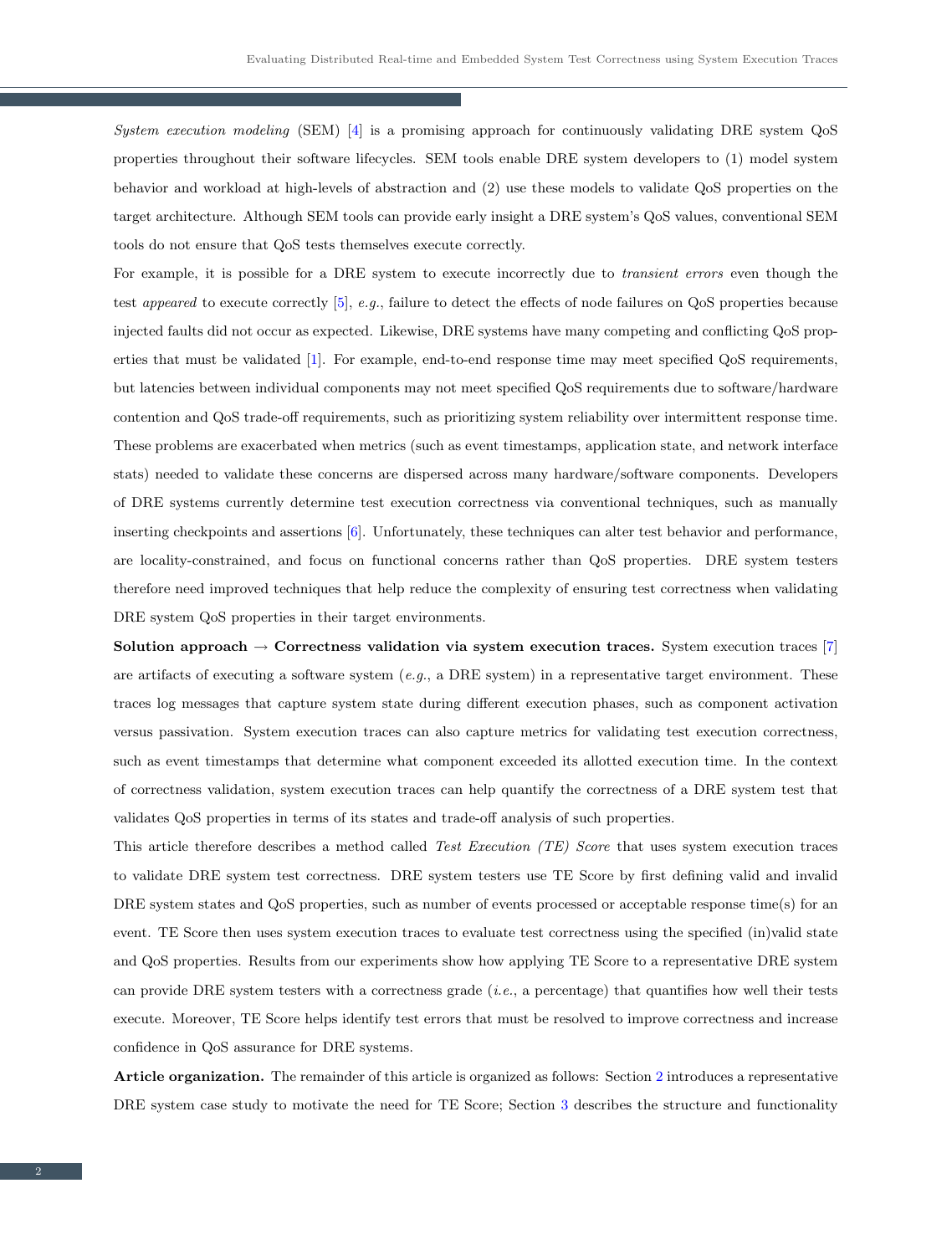of TE Score; Section [4](#page-10-0) analyzes the results of experiments that applied TE Score to the case study; Section [5](#page-17-0) compares TE Score with related work; and Section [6](#page-18-0) presents concluding remarks.

# <span id="page-2-0"></span>2. Case Study: The QED Project

The QoS-Enabled Dissemination (QED) [\[8\]](#page-20-2) project is a multi-year, multi-team effort to create and evaluate information management middleware to meet the QoS requirements of component-based DRE systems in the Global Information Grid (GIG) [\[9\]](#page-20-3). The GIG is a large-scale DRE system [\[1\]](#page-19-0) designed to ensure that different applications collaborate effectively and deliver appropriate information to users in a timely, dependable, and secure manner. Figure [1](#page-2-1) shows QED in context of the GIG.



<span id="page-2-1"></span>Figure 1. QED Relationship to the GIG

One of the key challenges faced by the QED development team was overcoming the serialized-phasing development problem [\[10\]](#page-20-4), where systems are developed in different layers and phases throughout their lifecycle. In this software development model, design flaws that negatively impact QoS properties are often not identified until late in the software lifecycle, e.g., system integration time, when it is much more expensive to resolve flaws  $[2, 3]$  $[2, 3]$  $[2, 3]$ . To overcome this problem, QED testers used the CUTS and UNITE (see Sidebar [1\)](#page-3-0) SEM tools to validate QoS properties of the QED middleware on existing GIG middleware continuously throughout the software lifecycle [\[11\]](#page-20-5).

Although CUTS and UNITE enabled QED testers to evaluate QED's enhancements relative to existing GIG middleware, CUTS was bound to the same limitations of evaluating QoS test correctness discussed in Section [1.](#page-0-0) In particular, QED testers were faced with the following challenges:

Challenge 1: Inability to validate execution correctness of QoS test. Executing a QoS test on a DRE system requires running the system in its target environment. This environment consists of many hardware/ software components that must coordinate with each other. To determine the correctness of QoS test execution, DRE system testers must ensure that all hardware/software resources in the distributed environment behave

<sup>&</sup>lt;sup>1</sup> Although these challenges are motivated in the context of the QED project and CUTS, they apply to other DRE systems that must validate their QoS tests.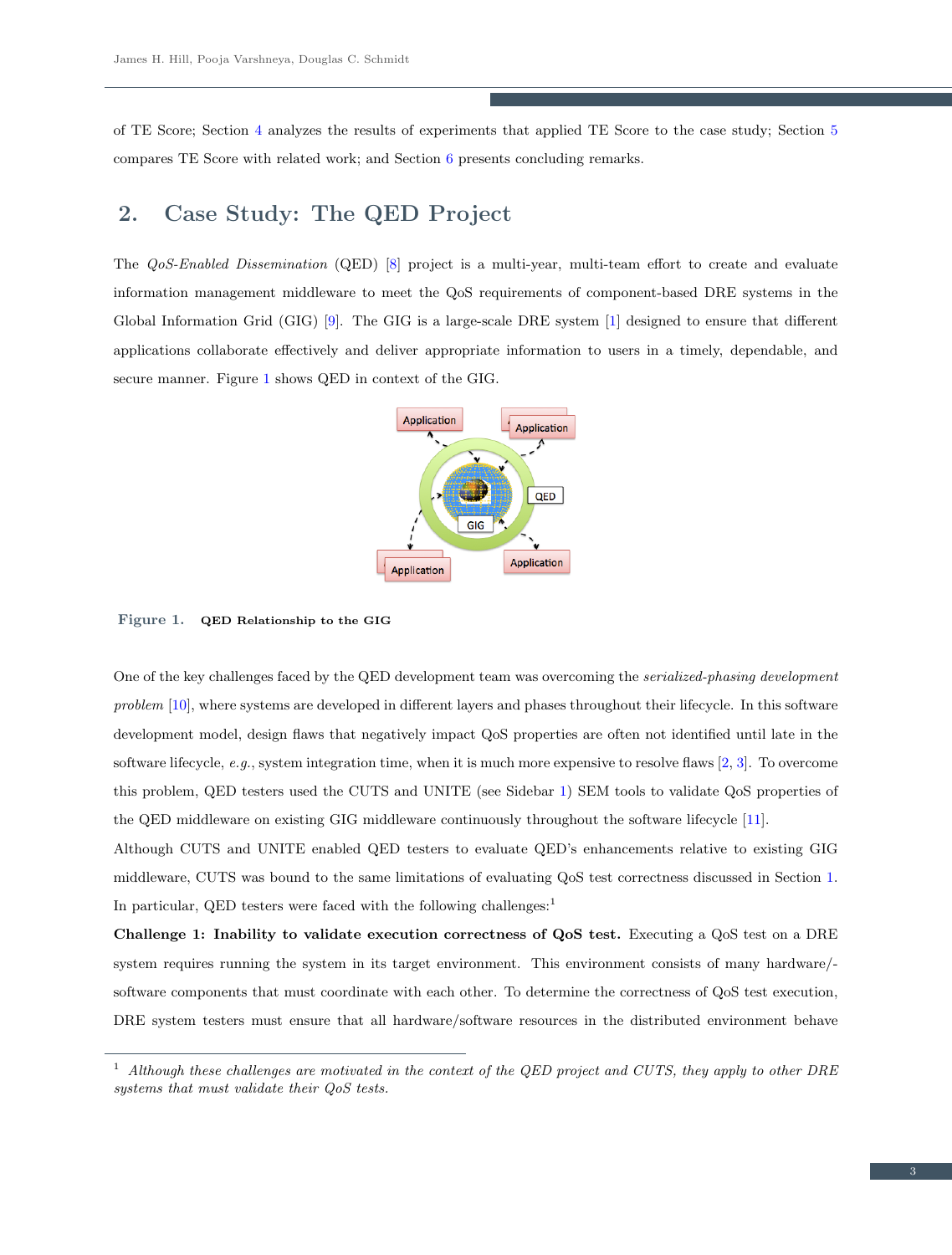#### <span id="page-3-0"></span>Sidebar 1: Overview of CUTS and UNITE

The Component Workload Emulator (CoWorkEr) Utilization Test Suite (CUTS) [\[12\]](#page-20-6) is a system execution modeling tool for large-scale DRE systems. It enables DRE system testers to validate QoS properties on the target architecture during early phases of the software lifecycle. DRE system testers use CUTS as follows:

- 1. Use domain-specific modeling languages [\[13\]](#page-20-7) to model behavior and workload at high-levels of abstraction;
- 2. Use generative programming techniques [\[14\]](#page-20-8) to synthesize a complete test system for the target architecture; and
- 3. Use emulation techniques to execute the synthesized system on its target architecture and validate its QoS properties in its target execution environment.

DRE system testers can also replace emulated portions of the system with its real counterpart as its development is completed through a process called continuous system integration testing.

The Understanding Non-functional Intentions via Testing and Experimentation (UNITE) [\[11\]](#page-20-5) tool is distributed with CUTS that mines distributed system execution traces to validate QoS properties. UNITE also constructs QoS performance graphs that illustrate data trends throughout the lifetime of the system (i.e., how a QoS property changed with respect to time). Section [3.1](#page-4-1) provides a more detailed overview of UNITE.

correctly.

QED testers therefore needed a method that simplified validating whether QoS validation tests execute correctly. Ideally, this method would automate the validation process so testers need not manually check all hardware/ software resources for correctness. The validation method should also minimize false negatives (e.g., stating the QoS test executes correctly, but in reality it failed to meet different QoS requirements). Section [3.2](#page-5-0) describes how TE Score method addresses this challenge problem using state-based specifications.

Challenge 2: Inability to perform trade-off analysis between QoS properties. QoS properties are a multi-dimension concern [\[15\]](#page-20-9). It is hard to simultaneously ensure all DRE system QoS properties with optimal performance, such as ensuring high reliability and low end-to-end response time; high scalability and high fault tolerance; or high security and low latencies. Resolving this challenge requires trade-off analysis that prioritizes what QoS properties to validate (or ensure) since some are more important than others. For example, QED testers must ensure that high priority events have lower latency than lower priority events when applying QED's enhancements to existing GIG middleware.

After QED testers validated the correctness of QoS test execution  $(i.e.,$  they address challenge 1), they wanted to validate multiple QoS properties simultaneously because it is time-consuming to validate a single QoS property in isolation. QED testers therefore needed a method to assist in this trade-off analysis between multiple dimensions of QoS properties. Moreover, the method should allow QED testers to determine (1) what QoS properties are most important, (2) quantify the correctness of QoS test execution based on the specified priorities, and (3) help identify and prioritize where improvements in QoS test execution are needed. Section [3.3](#page-6-0) describes how TE Score addresses this challenge by adding priorities and weights to the state-based specifications.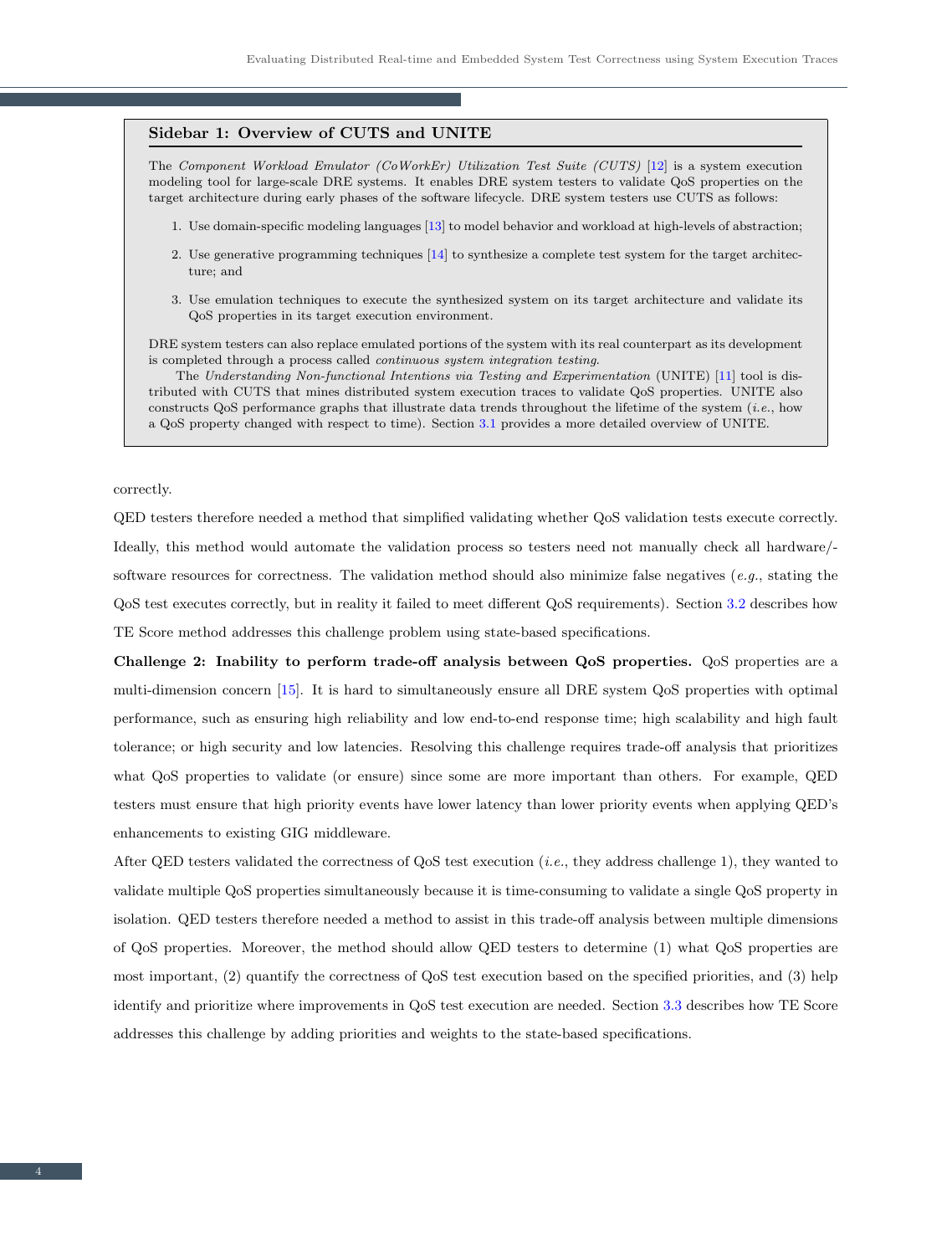# <span id="page-4-0"></span>3. The Structure and Functionality of TE Score

This section describes the structure and functionality of TE Score. Examples from the QED case study introduced in Section [2](#page-2-0) are used throughout this section to showcase the applicability of TE Score to DRE systems.

### <span id="page-4-1"></span>3.1. Mining System Execution Traces with Dataflow Models

Before discussing the details of TE Score, it is first helpful to understand how dataflow models can be used to mine system execution traces and validate QoS properties. As mentioned in Section [1,](#page-0-0) system execution traces are a collection of messages that capture a DRE system's behavior and state at any given point in time while executing in its target environment. Prior research efforts [\[11,](#page-20-5) [16\]](#page-20-10) yielded a SEM tool called UNITE (see Sidebar [1\)](#page-3-0) that mines system execution traces to (1) validate QoS properties and (2) generate QoS performance graphs for QoS properties by viewing its data trend (i.e., how a metric changes with respect to time).

To validate a QoS property and view its data trend using system execution traces, UNITE uses dataflow models [\[17\]](#page-20-11). A dataflow model captures how data is passed (or flows) through a given domain—similar to how connections between separate components in a DRE system capture how data flows through a distributed system. UNITE defines this dataflow model as  $DM = (LF, CR)$  as:

- A set  $LF$  of log formats that have a set  $V$  of variables identifying what data to extract from messages in a system execution traces. These log formats will identify many occurrences of similar messages in a system execution trace where the difference is captured in  $V$ .
- A set CR of causal relations that specify the order of occurrence for each log format, such that  $CR_{i,j}$  means  $LF_i \rightarrow LF_j$ , or  $LF_i$  occurs before  $LF_j$  [\[18\]](#page-20-12). These relations help determine how data flows across different application domains, such as one component sending an event to another component deployed on a different host.

Figure [2](#page-5-1) shows a user-defined dataflow model that can produce QoS performance graphs from a system execution trace, such as the one shown in Table [1.](#page-5-2) This figure shows how two log formats will locate messages for event publication (*i.e.*, LF1 will identify message 45, 46, and 48 in Table [1\)](#page-5-2) and event receipt (*i.e.*, LF2 will identify message 47, 49, and 50 in Table [1\)](#page-5-2). The variables in the two log formats capture the variable portion of each log message, which also contain metrics of interest.

<span id="page-4-2"></span> $AVG(LF2. recvTime - LF1. sendTime)$ 

Listing 1. Expression for calculating latency using UNITE.

Listing [1](#page-4-2) presents the expression specified by DRE system testers to calculate the latency for sending an event based on the data captured by the system execution trace shown in Table [1.](#page-5-2) UNITE uses the dataflow model and system execution trace to evaluate the expression and optionally view its data trend by removing the aggregation function (*i.e.*, AVG).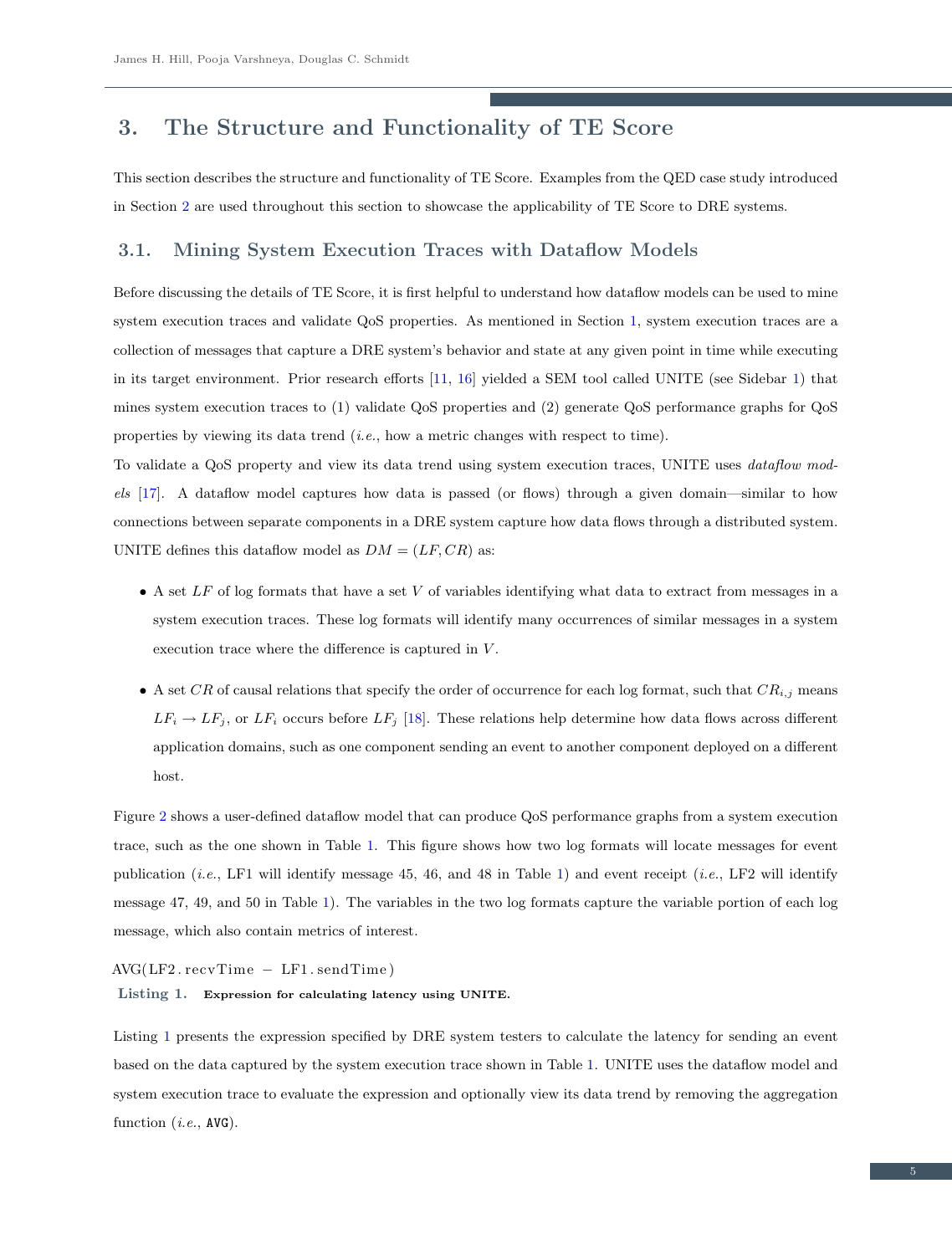

<span id="page-5-1"></span>Figure 2. Example dataflow model in UNITE.

<span id="page-5-2"></span>Table 1. Data table of an example system execution trace to be analyzed by UNITE.

| ΙD | Time of Day | Hostname                                                |             | Severity Message                           |
|----|-------------|---------------------------------------------------------|-------------|--------------------------------------------|
|    |             | $45 2009-03-06 05:15:55 00001$ .isislab.vanderbilt.edu  | <b>INFO</b> | Config: sent event at $5$ at $120394455$   |
|    |             | 46   2009-03-06 05:15:55   node1.isislab.vanderbilt.edu | <b>INFO</b> | Planner: sent event at 6 at 120394465      |
|    |             | $47 2009-03-06 05:15:55 node2.isislab.vanderbit.edu $   | <b>INFO</b> | Planner: received event at 5 at 120394476  |
|    |             | 48 2009-03-06 05:15:55 node1.isislab.vanderbilt.edu     | <b>INFO</b> | Config: sent event at 7 at 120394480       |
|    |             | $49 2009-03-06 05:15:55 node2.isislab.vanderbit.edu $   | <b>INFO</b> | Effector: received event at 6 at 120394488 |
|    |             | $50 2009-03-0605:15:55 node2.isislab.vanderbit.edu $    | <b>INFO</b> | Planner: received event at 7 at 120394502  |

### <span id="page-5-0"></span>3.2. Specifying QoS Test Execution States

Validating QoS test correctness requires evaluating a DRE system's state and QoS properties over its complete lifetime, i.e., from the time the system is deployed to the time it shuts down. This evaluation is necessary because QoS properties, such as latency and end-to-end response time, often fluctuate over time due to system dynamics and hardware/software contention. There can also be states that the DRE system must reach (and maintain) to evaluate QoS properties properly, e.g., a component receiving the correct number of events within a time period to evaluate end-to-end response time is under expected workload conditions.

The execution state of a DRE system is the value of its variables at any given point in time. Since it can be hard to capture the value of each variable in a DRE system at a given point in time (*i.e.*, take a global snapshot [\[18\]](#page-20-12)), system execution traces may be needed to capture the necessary information. Based on the discussion in Section [3.1,](#page-4-1) it is also possible to extract the needed information and validate test execution correctness. We therefore formally define an execution state of a DRE system as  $s(DM) = (V', P)$ :

• A set of variables V' for evaluating the system's state of interest where  $V' \in V$  in the dataflow model DM; and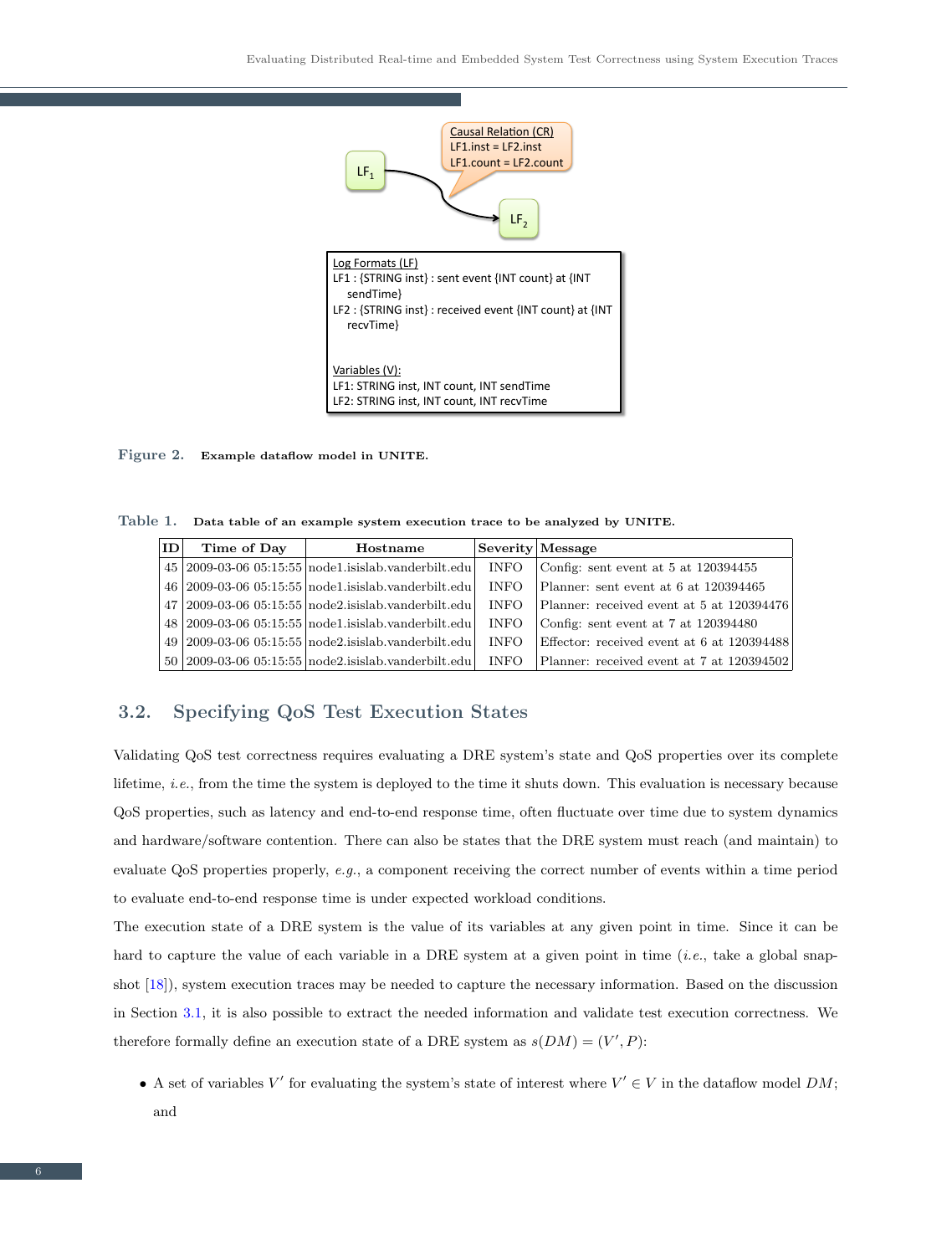• A proposition  $P$  that captures the context and expected value of the context over the of variables  $v$  such that  $C_v \to E_v$  means  $C_v$  defines the context for the expected value of P and  $E_v$  defines the actual value (or effect) for the given context. It is necessary for the execution state to define a proposition because the same effect can occur in many different contexts. The proposition therefore prevents incorrect data from being extracted from the totality of the data available in a system execution trace.

Implementing QoS test execution states in TE Score. To realize test execution states in TE Score, we leverage UNITE's capabilities for specifying dataflow models. In particular, using the set of variables defined in UNITE's dataflow model, QED testers select variables to define execution states that can validate the execution correctness of their QoS test. This execution state is specified as a proposition P where the context  $C_v$  is an expression that defines the scope of the evaluation and  $E_v$  is the expected value for the specified context.

<span id="page-6-1"></span> $C_v$ : LF1. instName = ''ConfigOp''

 $E_v$ : (LF2.sendTime – LF1.recvTime) < 30

Listing 2. Example State Specification for TE Score

Listing [2](#page-6-1) shows an example that validates if response time for the Config<sub>Op</sub> component is always less than 30 msec. In this example QED testers select LF1.instName, LF1.recvTime, and LF2.sendTime from the dataflow model. They then define a proposition where the context checks the value captured in the variable named LF1. instName. If the specified context is valid, *i.e.*,  $C_v$  is true, the expected value of the context is evaluated, *i.e.*,  $E_v$  is tested. Likewise, the execution state is ignored if the context is invalid.

### <span id="page-6-0"></span>3.3. Specifying Execution Correctness Tests

Section [3.2](#page-5-0) discussed how TE Score defines a single execution state for validating execution correctness. In practice, however, there can be many execution states that must be evaluated to determine execution correctness for a QoS test. For example, a DRE system tester may need to validate that response time of a single component is less than 30 msec, the arrival rate of events into the system is 10 Hz, and the end-to-end response time for a critical path of execution is less than 100 msec because under those conditions do their experiments produce meaningful workloads. Likewise, it may be necessary to check that test execution does not reach an invalid state, but it may be easier to express this requirement in terms of invalid states, as opposed to valid states.

It is often hard, however, to validate all execution states of a QoS tests because of its large state space that can easily have conflicting interest. Using the previous example, for instance, it may be hard to ensure response time of a single component is less than 30 msec and end-to-end response time is less than 100 msec because QoS properties traditionally conflict with each other. Due to these conflicting interests, it may be necessary to conduct trade-off analysis for the different execution states. For example, DRE system testers may want to specify that end-to-end response time is more important than the response time of a single component, as described in Challenge 2.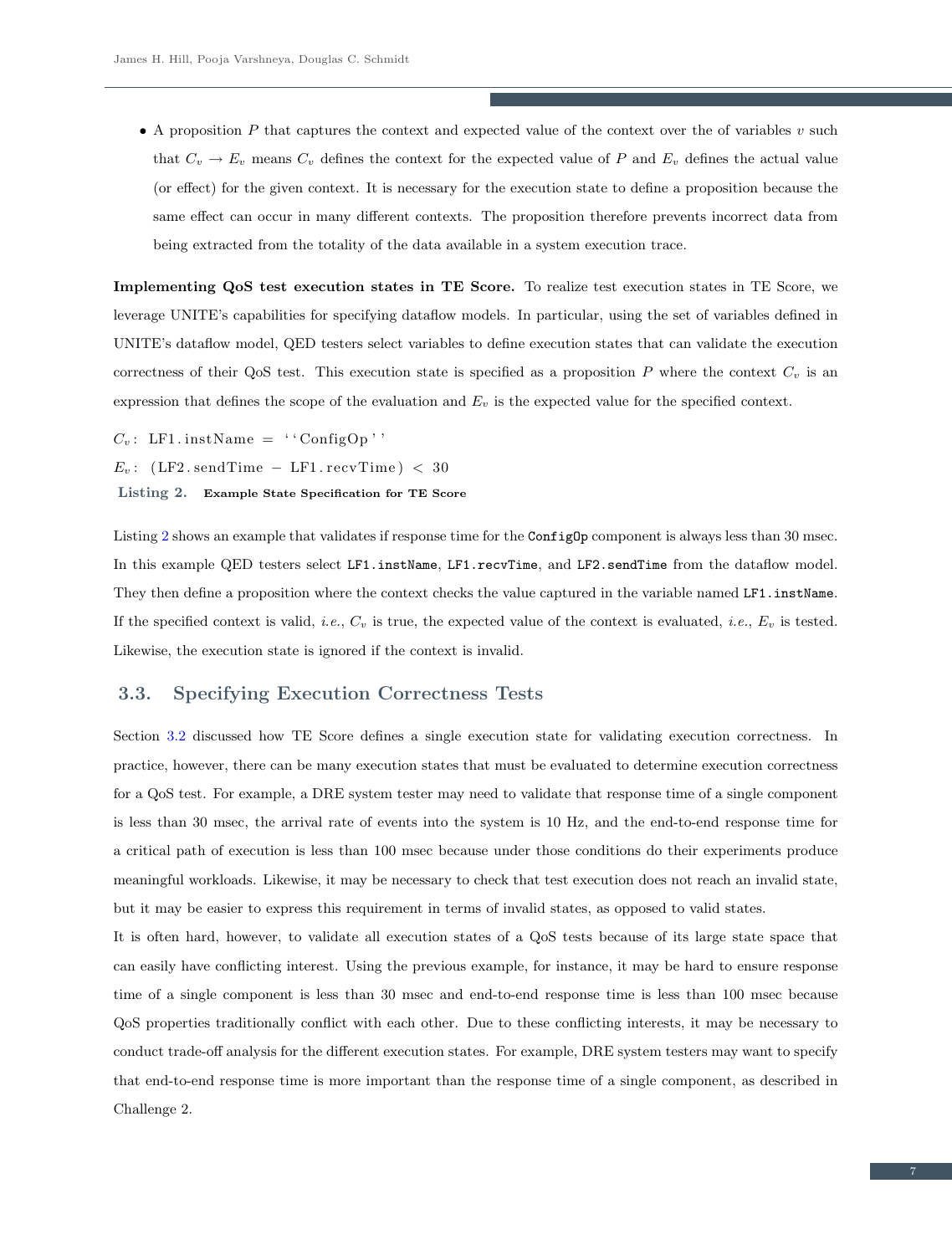Defining execution correctness test specifications. Since an execution state can be either invalid or valid and trade-off capabilities are needed to validate correctness of QoS test execution—we use the definition of an execution state to define a validation state  $s' = (s, t, p, min, max)$  where:

- $s$  is the target QoS test execution state;
- $\bullet$  t is the QoS execution test state type (*i.e.*, either invalid or valid); and
- $\bullet$  p is the priority (or importance) of the QoS test execution state, such that lower priorities are considered more important. This priority model is used because it does not put a predefined upper bound on priorities and offers a more flexible approach to assigning priorities;
- $\bullet$  min is the minimum number of occurrences the specified state s can occur throughout the execution of the QoS test (i.e., the state's lower bound); and
- $\bullet$  max is the maximum number of occurrences that the specified state s can occur throughout the execution of the QoS test (i.e., the state's upper bound).

If the state type is *invalid min* and max play a different role, where the specified range  $[min, max]$  represents the number of occurrences that cause the execution state to fail. Finally, an execution correctness test CT is defined as a set S of QoS validation states where  $s' \in S$ .

Implementing execution correctness test specifications in TE Score. To realize execution correctness test specifications in TE Score, QED testers specify a set of states that determine the execution correctness for a  $Q$ oS test. Each state is defined as either valid (*i.e.*, an allowable state) or invalid (*i.e.*, a state that is not allowed). Likewise, each state in the execution correctness test is given a priority that determines its level of importance when conducting trade-off analysis between different execution states.

<span id="page-7-0"></span> $s'_1$  :

```
s: (LF3.instName = Receiver) \rightarrow LF4. eventCount/(LF5. stopTime - LF6. startTime) > 5t: valid
p: 2
min: 1
max: 1
```
 $s_2'$  :

s:  $(LF1.nstName = ConfigOp) \rightarrow (LF2.sendTime - LF1.recvTime) > 30$ t: invalid p: 4 min: 1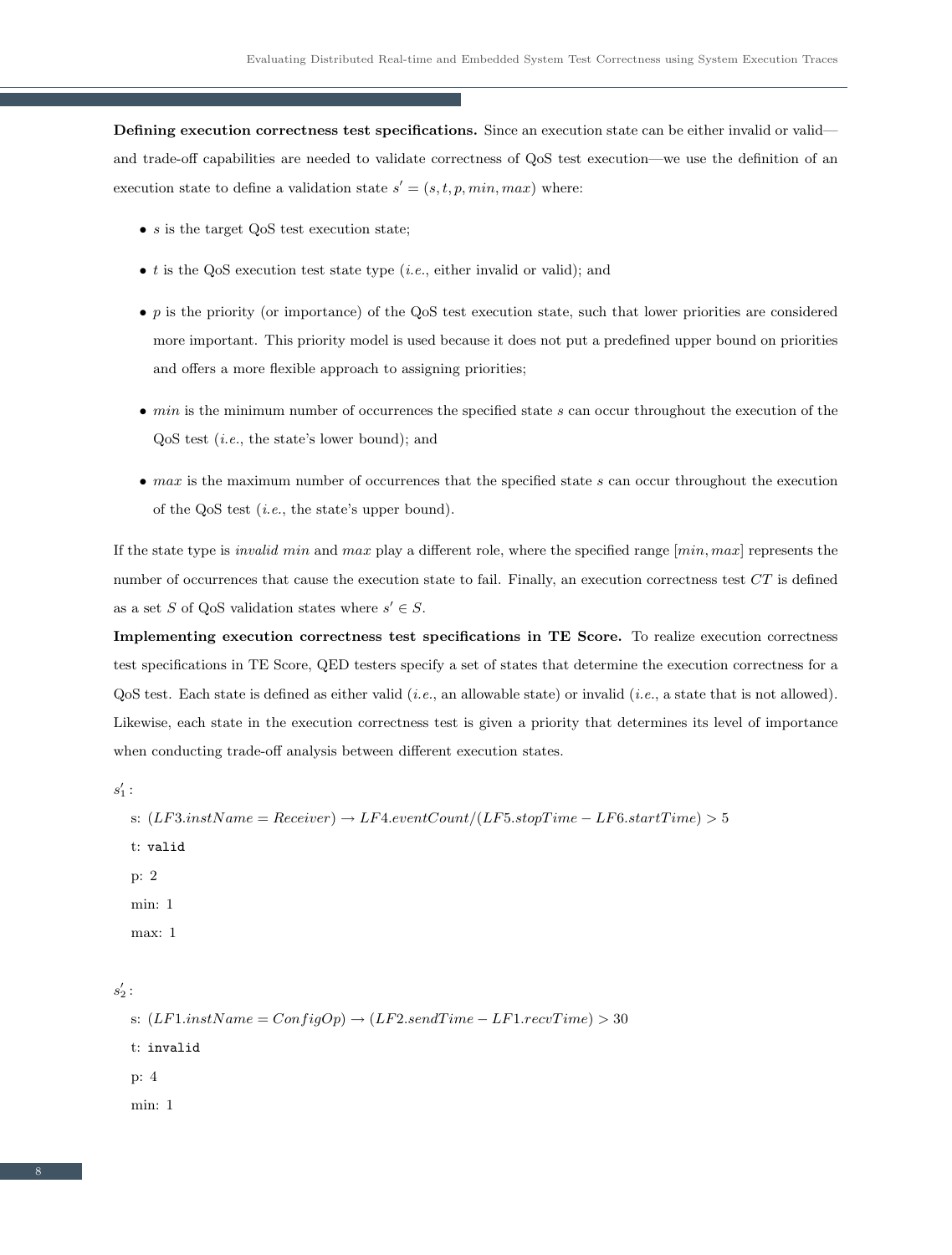max: unbounded

## $s_3'$  :

```
s: LF7.endTime - LFS.beginTime < 100t: valid
p: 1
min: 0
max: unbounded
```
#### Listing 3. Example Correctness Test Specification in the TE Score

Listing [3](#page-7-0) shows an example of a correctness test that validates the correctness of QoS test execution. This example contains the following different QoS execution states:

- 1. A state validating the arrival rate of events into a component named Receiver is 5 Hz, which should only occur once;
- 2. A state validating that response time for a component named ConfigOp is never greater than 30 msec; and
- 3. A state validating the end-to-end response time of an event that is always less than 100 msec throughout the entire execution of the QoS test.

### <span id="page-8-1"></span>3.4. Evaluating Execution Correctness Test Specifications

After defining an execution correctness test specification (see Section [3.3\)](#page-6-0), the final step in the evaluation process is evaluating it. The main goal of this process is to provide a metric that quantifies the degree to which a QoS test executes correctly based on its specified states. This metric serves two purposes: (1) it helps DRE system testers determine how well tests meet their expectations and (2) it identifies areas where tests may need improvement. Given Section [3.3'](#page-6-0)s definition of an execution correctness test specification, evaluating these tests must account for both the QoS execution state's type (i.e., invalid or valid) and priority. Failure to account for these two properties can yield false negative results that do not provide meaningful information to DRE system testers. For example, higher priority states (*i.e.*, states with a lower priority number) should have a greater weight on the overall evaluation of an execution correctness specification. Likewise, overall evaluation should be impacted

negatively whenever a valid execution state is not reached or an invalid execution state is reached. It is therefore possible to use the priorities (or weights) and state types to derive a weighted grading system.

Equation [1](#page-8-0) calculates the weight of a given state  $s'$  in an execution correctness test specification:

<span id="page-8-0"></span>
$$
weight(s') = max\text{prio}(S) - \text{prio}(s') + 1\tag{1}
$$

As shown in Equation [1,](#page-8-0)  $maxprio(S)$  determines the highest priority number for a QoS execution state (*i.e.*, the  $Q$ oS execution state with the least priority) and  $prio(s')$  is the priority value of the specified  $Q$ oS execution state.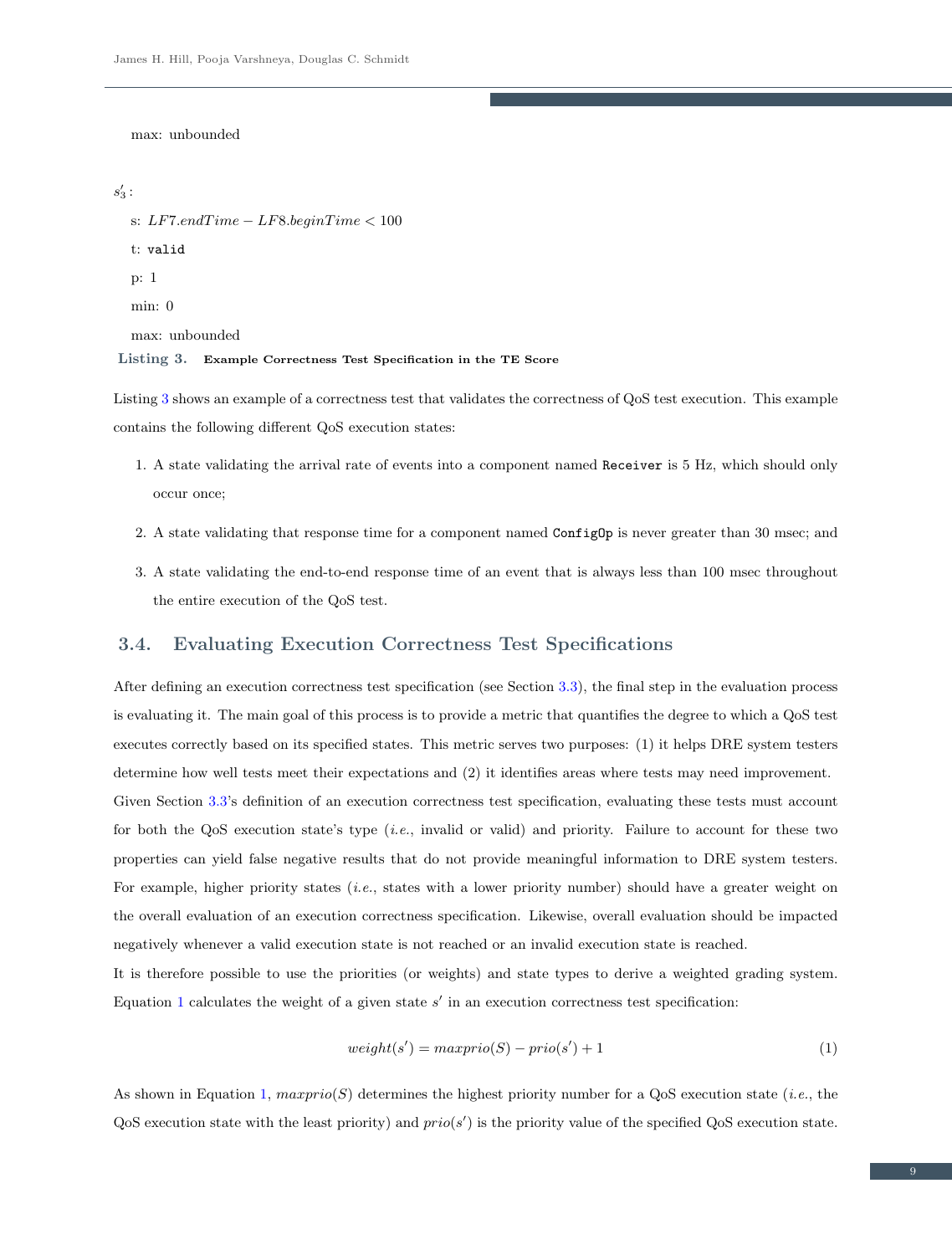Since a weighted grading system is used to validate the correctness of QoS tests execution, QoS execution states of greater importance will have more influence on the overall grade than QoS execution states of less importance. In particular, obtaining valid states increases the execution correctness test grade and reaching invalid states decreases the grade. Likewise, the grade is decreased if a valid state is not reached, whereas the resulting grade is increased if an invalid state is not reached.

Equations [2](#page-9-0) and [3](#page-9-1) determine the number of points representing valid QoS execution states that can be reached or invalid QoS execution states that cannot be reached for a given dataset DS.

$$
points(DS, s') = \begin{cases} evaluate(DS, s') = true & weight(s') \\ evaluate(DS, s') = false & 0 \end{cases}
$$
(2)

<span id="page-9-1"></span><span id="page-9-0"></span>
$$
points(DS, S) = \sum_{s' \in S} points(DS, s')
$$
\n(3)

Finally, Equation [4](#page-9-2) and Equation [5](#page-9-3) determine the final grade G for an execution correctness test specification.

<span id="page-9-2"></span>
$$
maxpoints(S) = \sum_{s' \in S} weight(s')
$$
\n(4)

<span id="page-9-3"></span>
$$
G(DS, S) = \frac{points(DS, S)}{maxpoints(S)} \times 100
$$
\n<sup>(5)</sup>

As highlighted in the equations, the final grade of an execution correctness test for a given dataset is determined by the number of points award for each test execution state, i.e., the number of valid states reached and invalid states not reached divided by the number of total possible points.

Implementing correctness test evaluation in TE Score. To achieve test evaluation correctness, TE Score leverages UNITE's capabilities for mining system execution traces and constructing a dataset that represents the given dataflow model. After the dataset is constructed, TE Score processes each state in the execution correctness test to calculate a grade. Algorithm [1](#page-10-1) shows the algorithm TE Score uses when grading the execution correctness of a QoS test using Equations [2–](#page-9-0) [5.](#page-9-3)

As shown in Algorithm [1,](#page-10-1) given the dataset  $DS$  constructed by UNITE and the execution state  $s'$ , its corresponding SQL statement is constructed (line [6\)](#page-10-1), applied to the dataset, and the number of rows in the result set is stored. If state  $s'$  is a valid state—and the number of rows is less than the min occurrences or greater than the max occurrences—0 points are returned (line [11\)](#page-10-1) Likewise, 0 points are returned (line [15\)](#page-10-1) if the state  $s'$  is an invalid state and the count falls within the specified range [min, max].

Handling false negatives. There may be cases when querying the dataset for the specified state yields false negatives. For example, if the expected value  $E_v$  of context  $C_v$  is true that does not necessarily mean that  $E_v$ is never false because the query's result returns data that only matches the specified query. The query does not validate if the dataset contains data that invalidates the expected value, which can occur when the max value is unbounded (i.e., the state can be reached infinite number of times).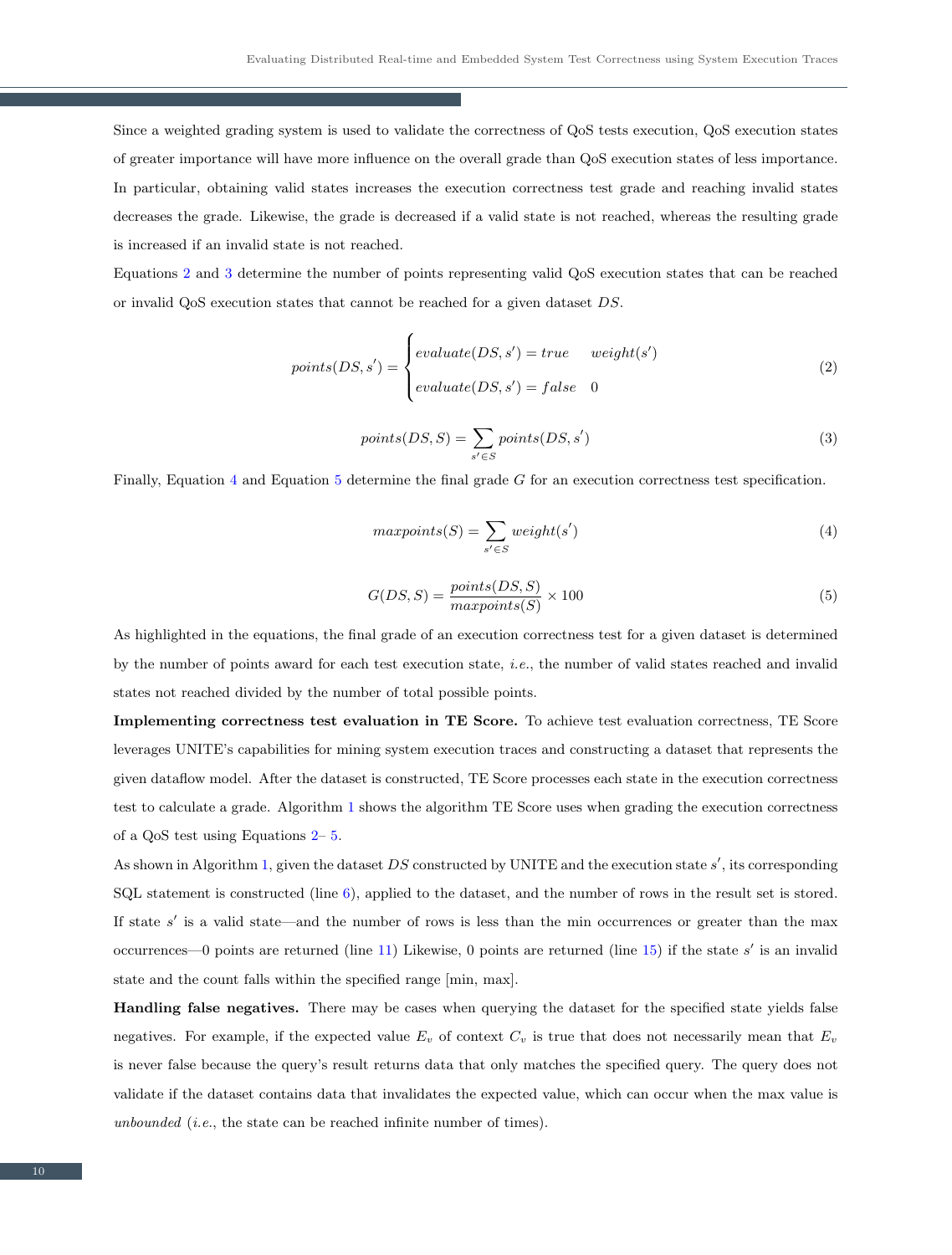```
\textbf{procedure } \text{EVALUATE}(DS, s', P)DS: dataset from UNITE
    s': execution state
   P: max points
    \mathrm{sglstr} \leftarrow \mathrm{sglstmt}(s')n \leftarrow get_count(DS, sqlst)if is valid(s') then
        if n \leq min(s') \vee n \geq max(s') then
           return 0
       end if
   else
        if n \ge \min(s') \land \le \max(s') then
           return 0
       end if
   end if
    if is unbounded(s') \wedge has false negs(DS, s') then
       return 0
   end if
    return points(s', P)end procedure
```

|  |  |  |  |  |  |  | <b>Algorithm 1</b> TE Score's Algorithm for Evaluating Execution Correctness State |  |
|--|--|--|--|--|--|--|------------------------------------------------------------------------------------|--|
|--|--|--|--|--|--|--|------------------------------------------------------------------------------------|--|

To prevent false negatives from occurring in an evaluation, TE Score negates the expected value  $E_v$  and applies it to the dataset. If the number of rows in the new result set is greater than the  $min(s')$ , then the state has a false negative. For example, if the bounds of occurrence for  $s'$  are  $[0,$  unbounded] that state should always occur. When evaluating the negation of the expected value  $E_v$  the result set should be empty.

Determining the final score. After all points for the execution correctness tests are accumulated the final step is assigning a grade to the test. This grade helps DRE system testers determine how well their tests are executing. Moreover, it helps them identify what QoS execution states are candidates for resolving and improving results in QoS assurance. TE Score therefore uses Equation [5](#page-9-3) to assign a final grade to the execution correctness test by dividing the accumulated points by the total number of points possible and multiplying that result by 100 to obtain a percentage.

# <span id="page-10-0"></span>4. Applying TE Score to the QED Project

This section analyzes the results of applying TE Score to the QED case study introduced in Section [2](#page-2-0) to evaluate the test correctness of various experiments performed on the QED middleware.

# 4.1. Experiment Setup

As discussed in Section [2,](#page-2-0) QED aims to enhance QoS concerns of GIG middleware by adding adaptive information management capabilities to it. To ensure the QED project does in fact improve the QoS capabilities of GIG middleware, QED testers constructed several experiments to evaluate QED's enhancements. In particular, QED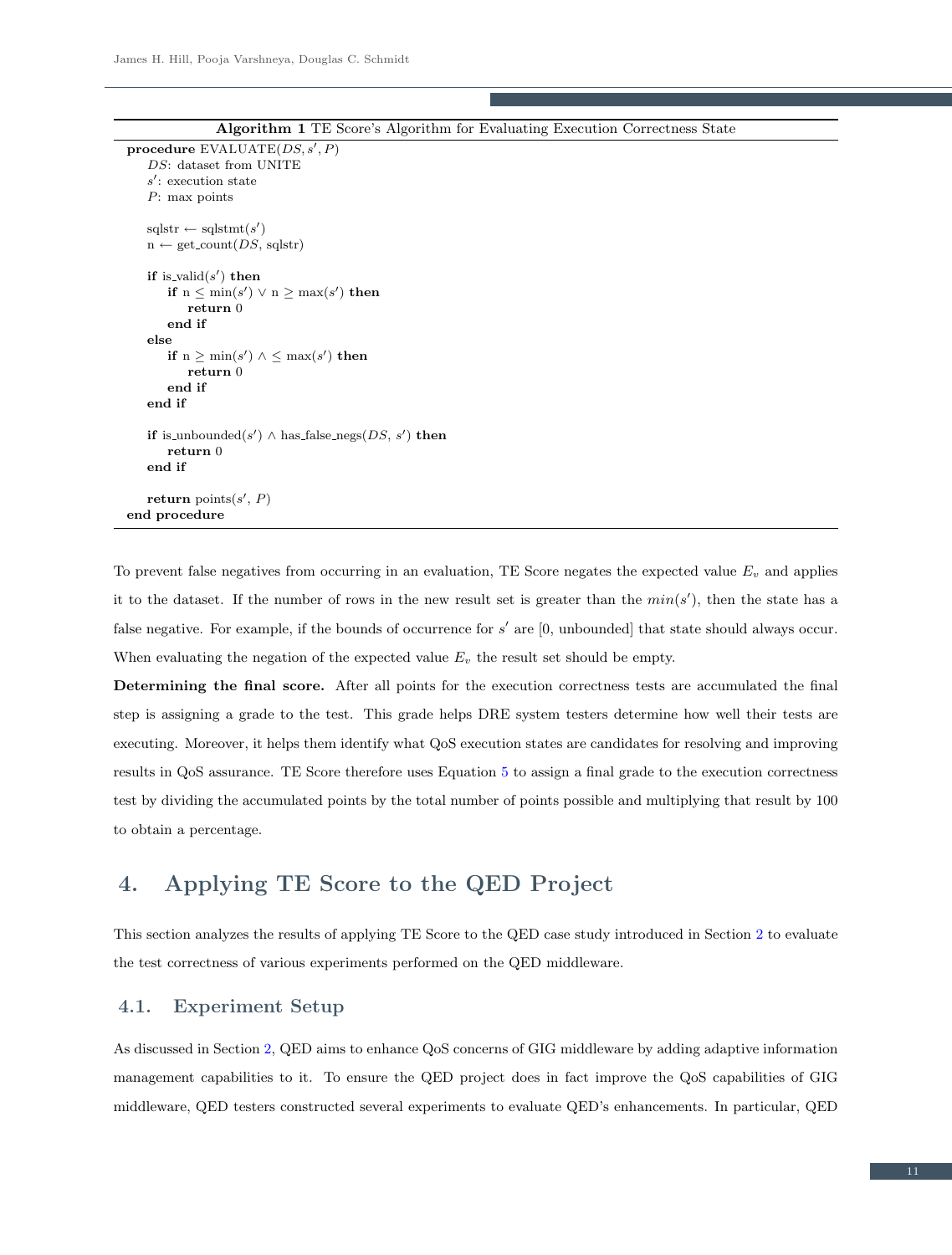testers wanted to evaluate the following QED capabilities:

- Prioritized services for high priority users. Experiments were designed to verify higher importance subscribers received prioritized services when compared to lower importance subscribers.
- Adaptive resource management capabilities to ensure subscriber QoS requirements. Experiments were designed to simulate resource constrained environments, e.g., limited dissemination bandwidth, to validate the adaptive capabilities of QED middleware and ensure subscriber QoS properties were not degraded when compared to lower importance subscribers.
- QoS performance measurement for higher importance versus lower importance subscribers. Experiments were designed to measure QoS properties of higher importance versus lower importance subscribers and validate that the QED/GIG middleware met its minimum QoS requirements for all subscribers.

QED testers used CUTS and UNITE to design and analyze, respectively, several experiments that evaluated these concerns empirically. The experiments contained up to 40 software components running on hardware components communicating via a shared network. The application components for the experiments were first modeled using CUTS's behavior and workload modeling languages [\[19\]](#page-20-13). As shown in Figure [3,](#page-11-0) each software component has behavior that would exercise some aspect of the QED/GIG middleware, e.g., sending high payloads, changing application event prioritization at runtime, occupying CPU time to influence resource contention.



<span id="page-11-0"></span>Figure 3. QED Clients Modeled Using CUTS

Finally, QED testers used TE Score to evaluate different execution states of QED experiments (see Section [3.2](#page-5-0) and Section [3.3\)](#page-6-0) and grade the quality of each experiment based on its execution states (see Section [3.4\)](#page-8-1). Listing [4](#page-12-0) highlights example log formats used to mine the generated system execution trace and example states for validating and grading the execution correctness of several QED experiments using the TE Score.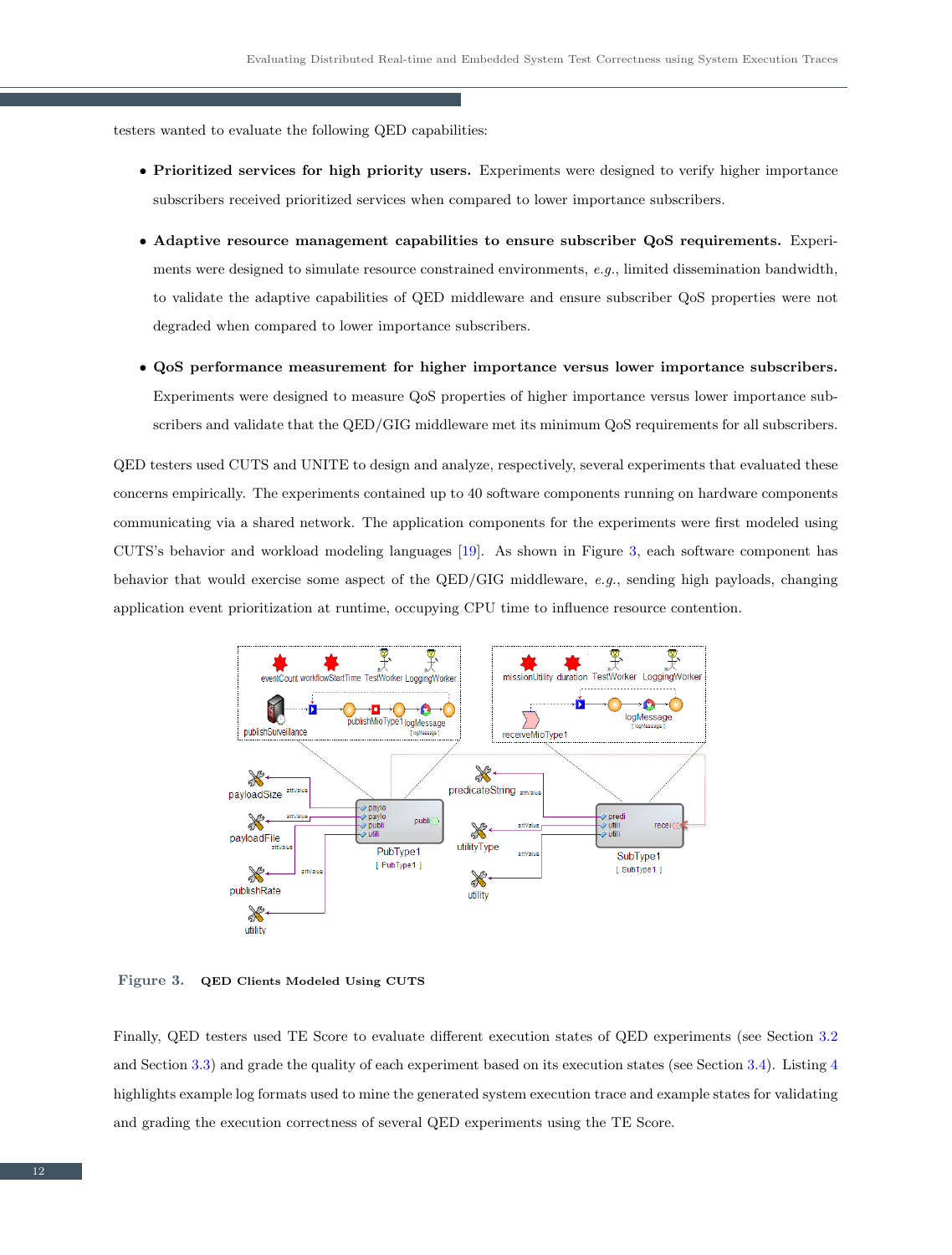#### <span id="page-12-0"></span>Log Formats

LF1: {STRING client} started with environment {STRING env}

```
LF2: {STRING client} started at {LONG startTime} with publishrate={INT rate} Hz
```
LF3: {STRING client} ended at {LONG endTime}

```
LF4: {STRING client} received {LONG evid} with payload of size {INT size} bytes
```
#### QoS Test Execution States

# (a) Environment initialization state

- $s_1$ : LF1.env = "qed"
- $t_1$ : valid
- $p_1 : 1$

#### (b) Publisher initialization state

- $s_2$ : LF2.client = "pub1" and LF2.rate = 6
- $t_2$ : valid
- $p_2: 1$

#### c). Publisher runtime execution states

 $s_3$ : LF2.client = LF3.client and

LF3.endTime - LF2.startTime=360000

- $t_3$ : valid
- $p_3: 1$

#### (d) Subscriber runtime execution states

```
s_4: LF4.size = 1024
```
- $t_4$ : valid
- $p_4: 1$
- $s_5$ : LF4.client = "sub1" and LF4.evid > 5400 and LF4.evid  $< 6480$ and LF4.size  $= 1024$
- $t_5$ : valid
- p<sup>5</sup> : 2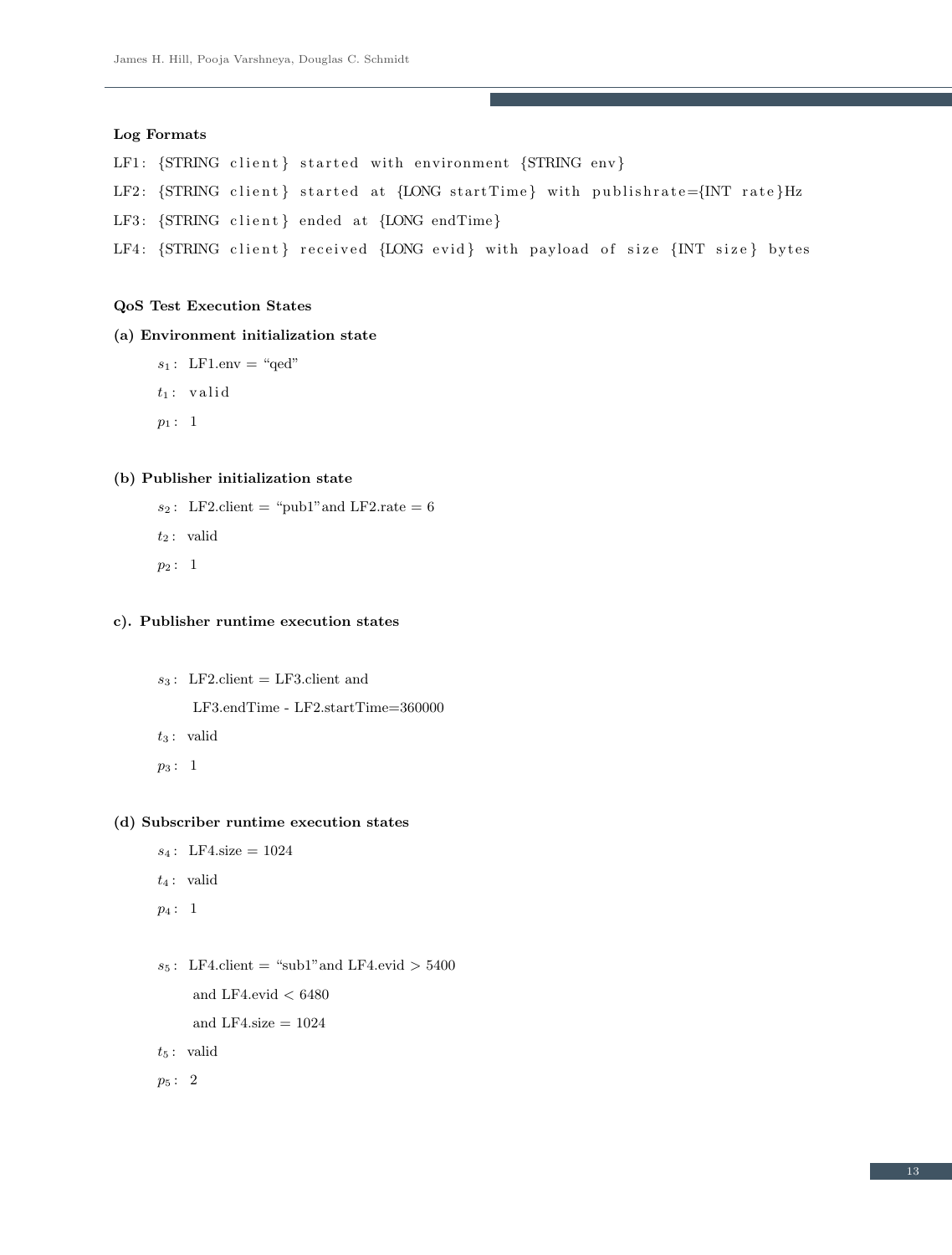$s_6$ : LF4.client = "sub3" and  $(LF4.evid > 150 \text{ or } LF4.evid < 50)$ and LF4.size  $= 1024$  $t_6$ : not valid  $p_6: 4$ 

#### Listing 4. Examples of the TE Score States

As shown in Listing  $4$ , LF1,..., LF4 define log messages that capture client states from the beginning to the end of the experiment, and  $s_1, \ldots, s_6$  define test execution states that occur during the experiment. The LF1 and LF2 log formats capture messages that validate the client's startup configuration, LF3 captures the clients end-time, and LF4 captures subscriber client runtime behavior. Likewise,  $s_1$  and  $s_2$  validate QED server and client node startup configuration, whereas  $s_3$ ,  $s_4$ ,  $s_5$  and  $s_6$  validate runtime behavior of the subscriber and publisher clients. In total, over 10 different log formats and validation states were used in the experiments.

### <span id="page-13-0"></span>4.2. Experiment Configuration

Each experiment was executed in ISISlab (<www.isislab.vanderbilt.edu>), which contains over 100 computing cores powered by Emulab (<www.emulab.net>) software. Emulab enables QED testers to configure network topologies and operating systems to produce a realistic target environment for integration testing. Each node in ISISlab is an IBM BladeType L20, dual-CPU 2.8 GHz Xeon processor with 1 GB RAM. Each node used in the QED experiments was configured to run Fedora Core 6 and implemented network bandwidth management by modifying Linux kernel settings.

Each experiment used the baseline GIG middleware implementation and the enhanced QED/GIG middleware [\[8\]](#page-20-2) implementation that added adaptive QoS management capabilities to the baseline. Each experiment also consisted of (1) multiple clients that published information objects using the GIG infrastructure and (2) multiple subscribing clients that received information objects published by the publisher clients. Each publisher client was configured as either high, medium, or low importance; each subscriber client received information objects from all the publisher clients. Each publisher client has a publication rate of at most 6 Hz and a payload (*i.e.*, the amount of data transmitted with an event) of at most 1 KB.

We ran the experiments for 6 minutes so their results could be compared in terms of throughput *(i.e.*, the total number of information objects received by each client). Our goal therefore was to highlight QED implementation's QoS management capabilities that were absent in the baseline GIG middleware implementation. To evaluate execution correctness, QED testers divided their test execution steps into the following groups: initialization and runtime. This decomposition provided finer grain evaluation for evaluating their test execution correctness. The initialization group consisted of the following categories:

• ENV INIT (EI), which are environment states that validate environment variables are set on each publisher and subscriber node. The example state  $s_1$  in Listing [4](#page-12-0) validates that the environment file used for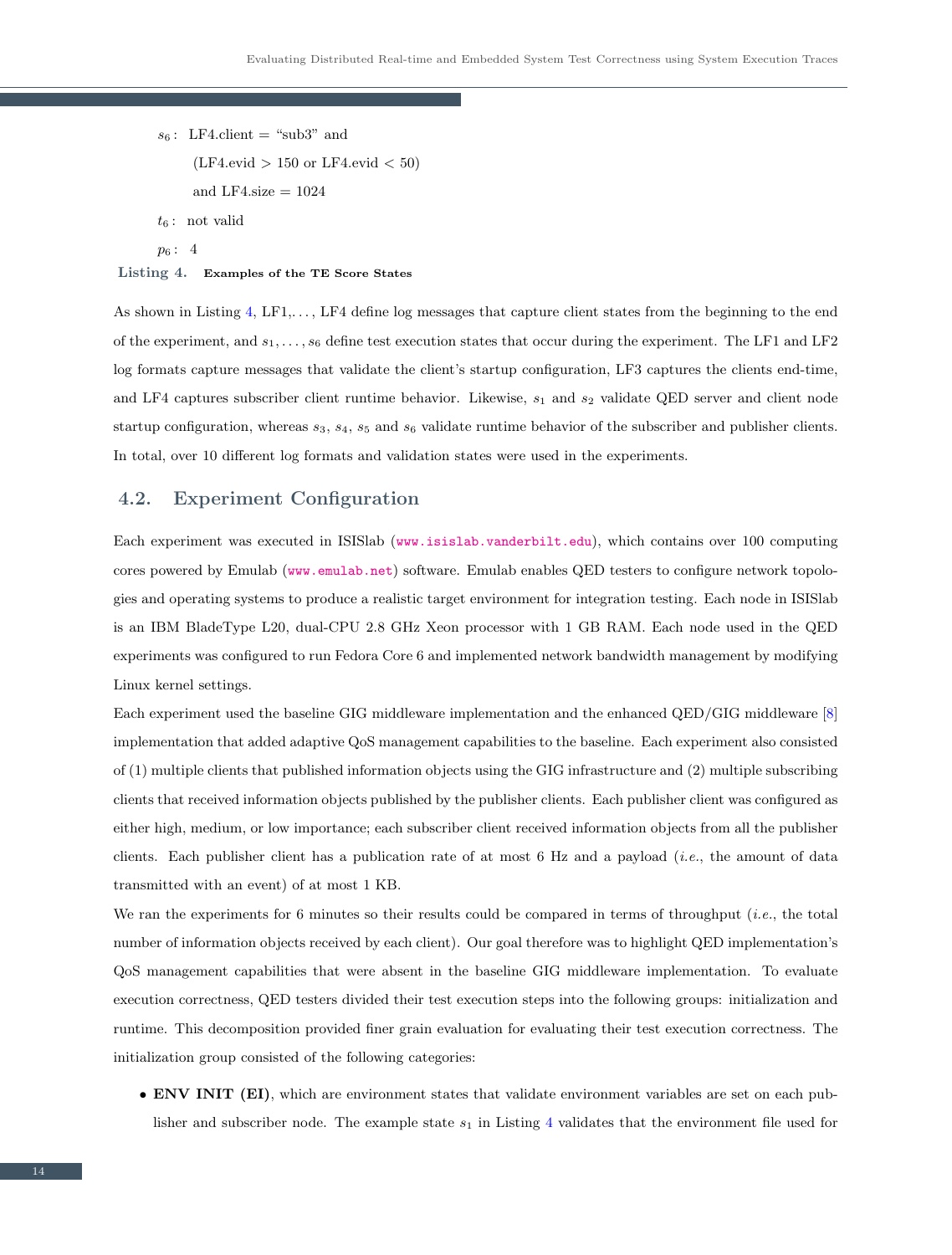the given experiment sets the environment variables listed for QED/GIG middleware;

- PUB INIT (PI), which are publisher initialization states that validate the number of publishers running on the experiment node and their publish rates. The example state  $s_2$  in the Listing [4](#page-12-0) validates that publisher pub1 has a publish rate of 6 Hz. States similar to  $s_2$  were also defined for pub2 and pub3 in the experiment; and
- SUB INIT (SI), which are subscriber initialization states that validate the number of subscribers running on the experiment node and their startup configuration, e.g., the importance of each subscriber and the predicates strings for filtering information objects.

Likewise, the runtime group consisted of the following categories:

- PUB RUNTIME (PR), which are publisher runtime states that validate each publisher maintains the given publish rate and does not fail during the experiment. The example state  $s_3$  in Listing [4](#page-12-0) validates that each publisher runs for the entire duration of the experiment, i.e., 6 minutes; and
- SUB RUNTIME (SR), which are subscriber runtime states that validate each subscriber receives the expected minimum number of information objects with complete payload. The states also check that each subscribers runs for the entire duration of the experiment, *i.e.*, 6 minutes.

The example states in Listing [4](#page-12-0) validate that the size of received payloads match the size of payloads sent by publisher clients. The example states also validate that subscriber clients with id sub1 and sub3 receive the minimum number of information objects as per their expected QoS levels. Subscriber client sub1 is a high importance subscriber and therefore should receive the highest QoS, which is measured it terms of the number of information objects received by a subscriber. Subscriber sub3 is a low importance subscriber and therefore should receive lower QoS. The minimum number of information objects defined for sub3 in  $s_6$  is an estimated minimum value to ensure that the lower importance subscriber client is running.

Experiment initialization and environment validation states (*i.e.*,  $s_1$  and  $s_2$ ) receive the highest priority because correct configuration is critical for correct runtime behavior of the experiment. Likewise, runtime states (*i.e.*,  $s_3$ ) and s4) were also given equivalent high priority because QED testers considered them as equally important as the initialization states when ensuring correct runtime behavior. State  $s_3$  ensures that all publisher clients run for complete duration of the experiment *i.e.*, 6 minutes and state  $s_4$  ensures that no corrupt or incomplete payloads are received by the subscriber clients.

The runtime states (*i.e.*,  $s_5$  and  $s_6$ ) are given lower priority because they only measure runtime behavior of the system. Since the QED/GIG middleware is priority-based, QoS requirements of high importance clients are given higher preference. It is therefore acceptable if the low-importance subscriber clients do not meet the estimated minimum number of information objects, while high-importance subscriber clients receive their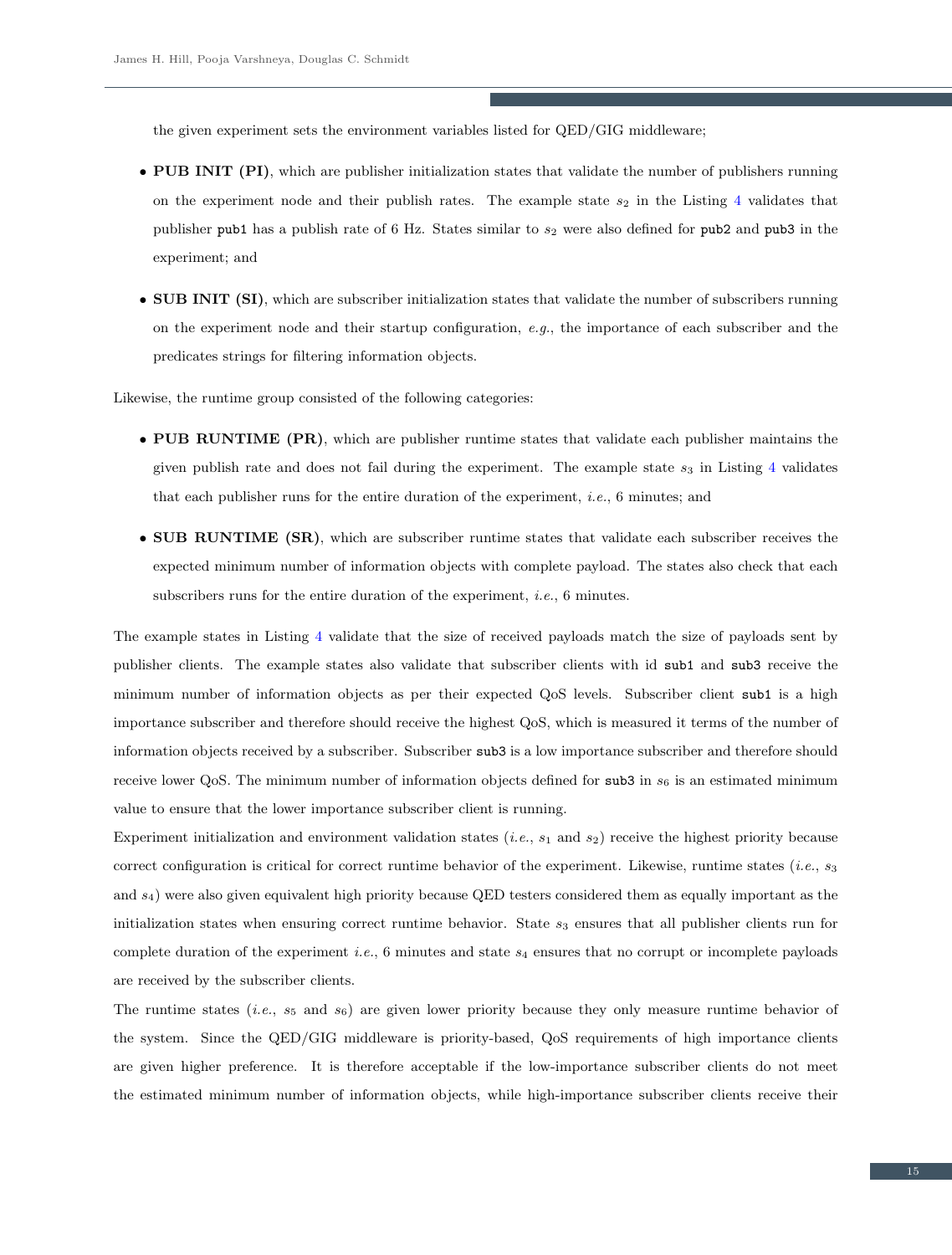estimated minimum number of information objects. As a result, QED testers selected different relative priorities for states  $s_5$  and  $s_6$ .

# 4.3. Experiment Results

The following four test cases showcase how QED testers used TE Score to identify correct and incorrect executions in experiments.

Case 1: Validating execution correctness of performance evaluation experiment. As explained in Section [4.2,](#page-13-0) QED testers performed experiments that compared the performance of the baseline GIG middleware to the QED/GIG middleware under normal conditions. The experiments measured throughput (i.e., the number of information objects received by each subscriber) for subscribers of low-, medium-, and high-importance subscribers. The experiments also demonstrated that the baseline GIG middleware did not provide differentiated QoS of services to subscribers with varying importance, whereas the QED/GIGbmiddleware provided such differentiated QoS of services.

<span id="page-15-0"></span>Table 2. Results for QoS Performance Evaluation Using TE Score

|                                            | ЕI                              | PI | SI | PR SR |  |
|--------------------------------------------|---------------------------------|----|----|-------|--|
| gig                                        | $ 100\% 100\% 100\% 100\% 50\%$ |    |    |       |  |
| $\sqrt{q}$ ed-gig 100% 100% 100% 100% 100% |                                 |    |    |       |  |

Table [2](#page-15-0) presents the execution correctness score calculated by TE Score for one execution of this particular experiment. As shown in this table, the initialization states succeed. QED testers were therefore confident the experiment initialized correctly on all nodes. The table, however, shows that the runtime states for the subscriber (i.e., SUB RUNTIME SCORE) was different for the baseline GIG middleware and GIG/QED middleware. For the baseline GIG middleware, the execution correctness score was 50%, whereas the execution correctness score for the GIG/QED middleware was 100%. Since the baseline GIG middleware does not provide differentiated services to clients with varying importance, all subscribers receive the same number of information objects—resulting in only 50% execution correctness.

When the same experiment was run using QED/GIG middleware, however, 100% execution correctness was observed. The score for subscriber runtime states thus highlights the difference between the baseline GIG middleware and QED/GIG middleware capabilities.

Case 2: Validating execution correctness for client configuration. As explained in Section [4.2](#page-13-0) and Case 1, QED testers ran the same experiments using QED/GIG middleware. When switching the middleware publishers failed to start in some cases due to low memory availability from the previous experiment. Due to this failure, few information objects were published and received by publishers and subscribers, respectively. Moreover, the experiment neither executed correctly nor to completion.

Table [3](#page-16-0) presents the correctness score calculated by TE Score for one execution of this particular case. As shown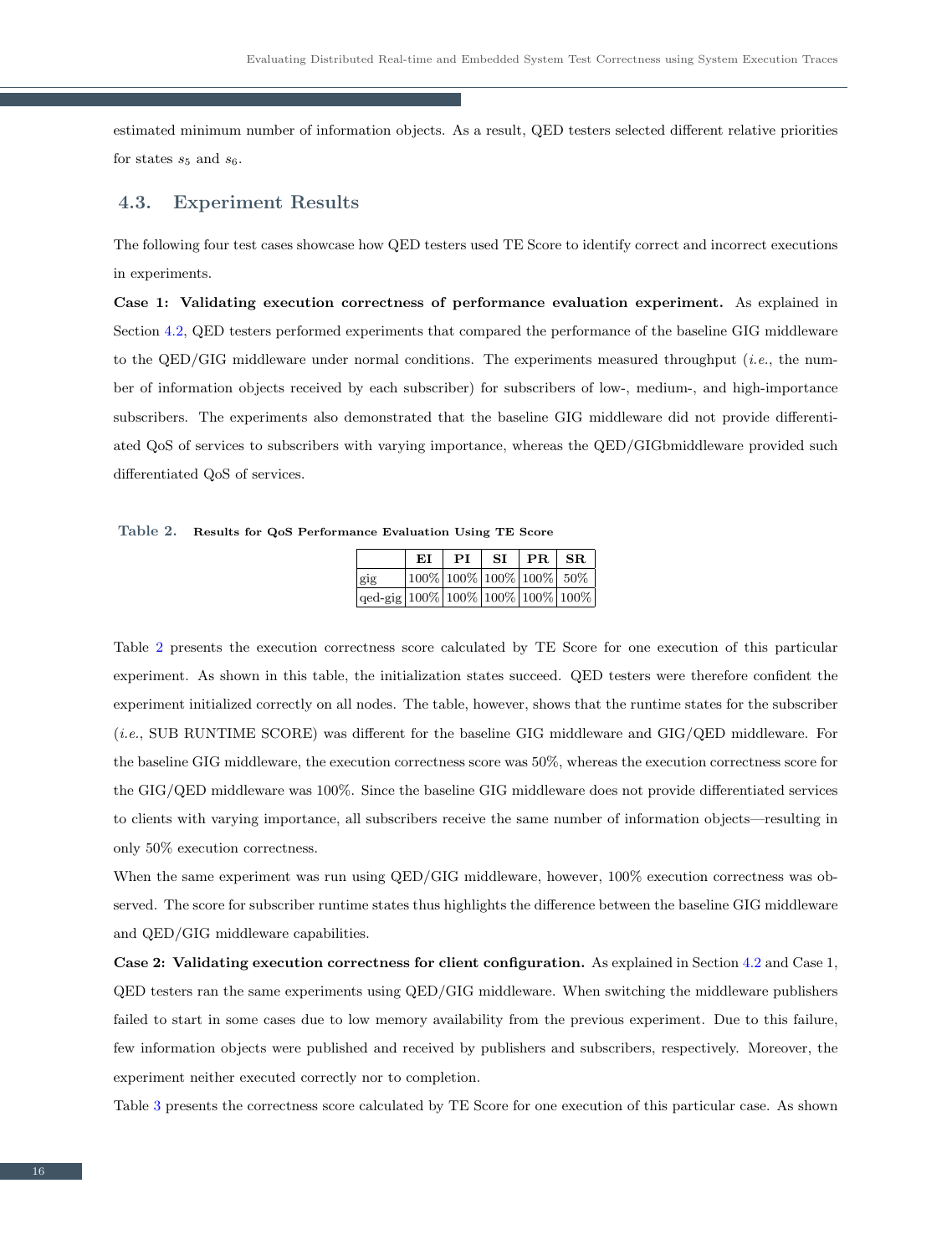in this table, the baseline QED middleware experiment executed as expected since it has the same results from Table [2](#page-15-0) in Case 1. The execution correctness for the GIG/QED middleware experiment, however, did not score well.

<span id="page-16-0"></span>Table 3. Results for Client Configuration Evaluation Using TE Score

|                                                                                      | ЕI                                     | PI | $SI$   PR $ SR $ |  |
|--------------------------------------------------------------------------------------|----------------------------------------|----|------------------|--|
| gig                                                                                  | $100\%$ $100\%$ $100\%$ $100\%$ $50\%$ |    |                  |  |
| $\vert \text{qed-gig} \vert 100\% \vert 0\% \vert 100\% \vert 33\% \vert 80\% \vert$ |                                        |    |                  |  |

Table [3](#page-16-0) also showed how the publishers failed to initialize. Due to this failure, subscribers did not receive the correct number of events—thereby having a low score. Since QED testers used TE Score, they quickly pinpointed that the problem was occurring when switching between experiments.

Case 3: Validating execution correctness of environment configuration. After running experiments with baseline GIG middleware, QED testers had to update the environment configuration on all nodes in the experiment so they could execute the replicated experiment(s) using the enhanced QED/GIG implementation. Due to configuration errors  $(e.g.,$  errors in the automation script and incorrect parameters passed to the automation script) the environment update did not always succeed on each node. As a result of these errors, subscribers would run on their target node with invalid configurations. Moreover, the subscribers failed to receive any information objects from publishers.

Table [4](#page-16-1) presents the correctness score calculated by TE Score for one execution of this particular case. As shown in this table, the experiments for the baseline GIG middleware executed as expected. The experiments for the GIG/QED middleware, however, did not execute as expected.

|                                        | ЕI | <b>PI</b> | SI. | PR SR                      |  |
|----------------------------------------|----|-----------|-----|----------------------------|--|
| gig                                    |    |           |     | $100\%$ 100% 100% 100% 50% |  |
| qed-gig   0%   100%   100%   100%   0% |    |           |     |                            |  |

<span id="page-16-1"></span>Table 4. Results for Environment Configuration Evaluation Using TE Score

Table [4](#page-16-1) also shows that the environment initialization states was 0%, meaning none of its execution states were reached. Likewise, because the environment initialization states failed in this case, the subscriber runtime states failed. Since the QED testers used TE Score to validate execution correctness, they quickly pinpointed that the error was located on the subscriber node in this case.

Case 4: Validating execution correctness when operating in resource constrained environments. As discussed in Section [4.2,](#page-13-0) QED testers wanted to compare capabilities of the baseline GIG middleware and the enhanced GIG/QED middleware in resource constrained environments, such as limited bandwidth for sending events (or information objects). The baseline GIG implementation does not support any adaptation capabilities when operating in resource constrained environments. In contrast, the GIG/QED middleware is designed to adapt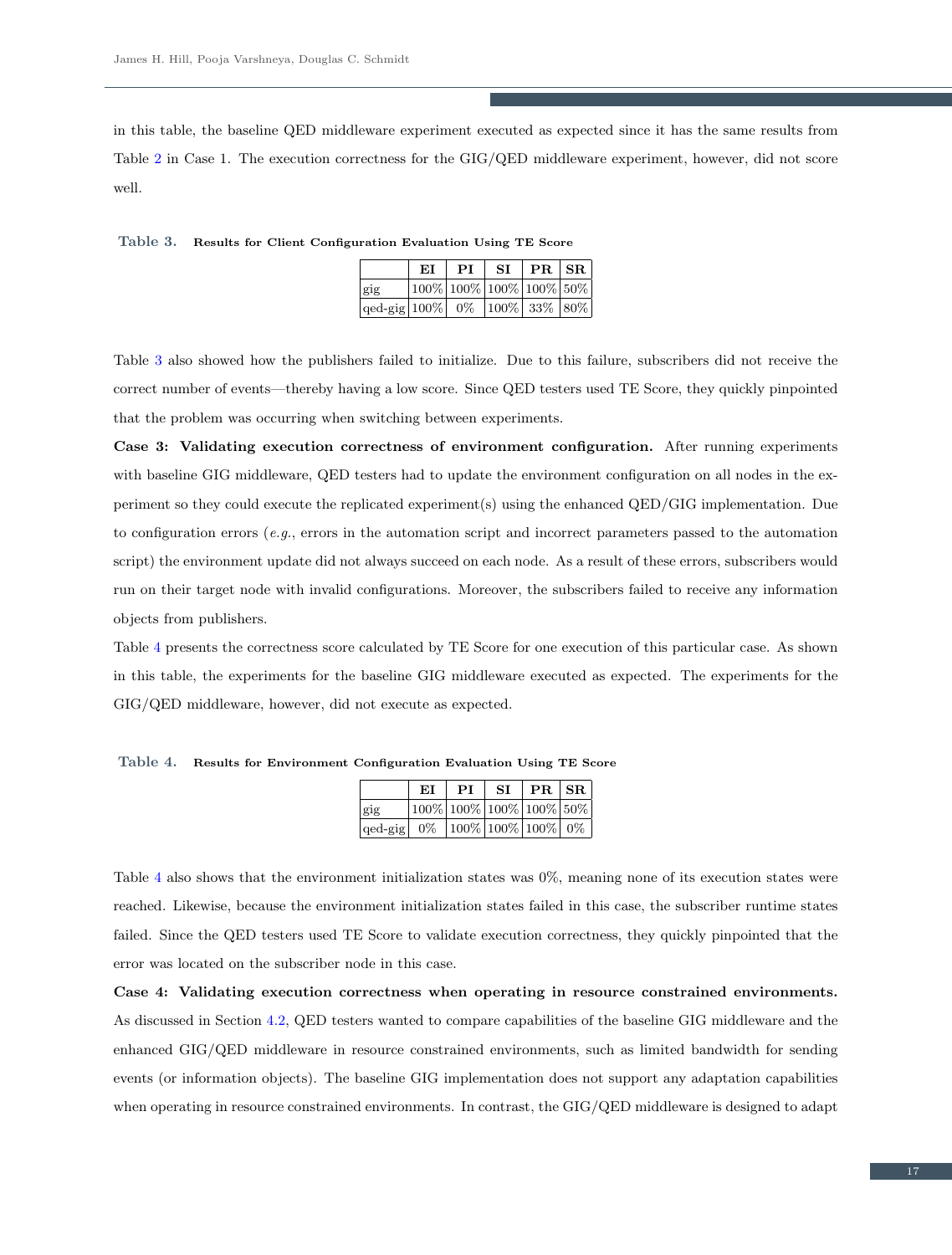to such conditions and ensure clients meet their QoS requirements with respect to their level of importance. If the GIG/QED middleware cannot ensure all subscribers will meet their requirements it will ignore QoS requirements of low importance subscribers so higher importance subscribers can continue meeting their QoS requirements. When experiments were run with QED/GIG implementation, lower importance subscribers received fewer information objects than the minimum number of information objects defined for state  $s_6$  in Listing [4.](#page-12-0) Thus,  $s_6$  should fail for this test.

|                                                  | ЕI | PІ | SI | PR SR                      |  |
|--------------------------------------------------|----|----|----|----------------------------|--|
| gig                                              |    |    |    | $100\%$ 100% 100% 100% 50% |  |
| $\log\left 100\% 100\% 100\% 100\% 87\% \right $ |    |    |    |                            |  |

<span id="page-17-1"></span>Table 5. Results for Trade-off Analysis of Execution States Using TE Score

Table [5](#page-17-1) presents the correctness score calculated by TE Score for one execution of this particular case. As shown in this table, SUB RUNTIME SCORE is of most importance since execution states in the other categories were reached. Since the experiment using GIG/QED middleware did not receive the correct number of events, Table [5](#page-17-1) shows only partial success for subscriber runtime validation states. This test, however, is still be considered valid (and correct) since the service to higher importance subscribers still received events under resource constrained conditions. If a higher importance subscriber had crashed at runtime or received fewer events than expected, then SUB RUNTIME SCORE would be much lower. This result occurs because the runtime execution state for higher importance subscribers has a higher priority when compared to runtime execution states for medium and lower importance subscribers.

Synopsis. These test results show how TE Score simplified the evaluation and trade-off analysis of QoS performance for experiments of the QED/GIG middleware. Without TE Score, QED testers would have to identify configuration and runtime failures manually in the experiments. Moreover, QED testers would have to perform trade-off analysis manually between the different execution states of the experiments. By leveraging TE Score to assist with their efforts, QED testers could focus more on defining and running experiments to validate their enhancements to the GIG middleware, as opposed to dealing with low-level testing and evaluation concerns.

# <span id="page-17-0"></span>5. Related Work

This section compares our work on TS Score with related work on system execution traces, conventional correctness testing, and trade-off analysis.

System execution traces. Moe et al. [\[20\]](#page-20-14) present a technique for using system execution traces to understand distributed system behavior and identify anomalies in behavior. Their technique uses intercepters, which is a form of "black-box" testing, to monitor system events, such as sending/receiving an event. TE Score differs from this technique since it uses a "white-box" approach to understand behavior, where metrics are used to validate test behavior comes from data generated inside the actual component (i.e., the log messages). TE Score's approach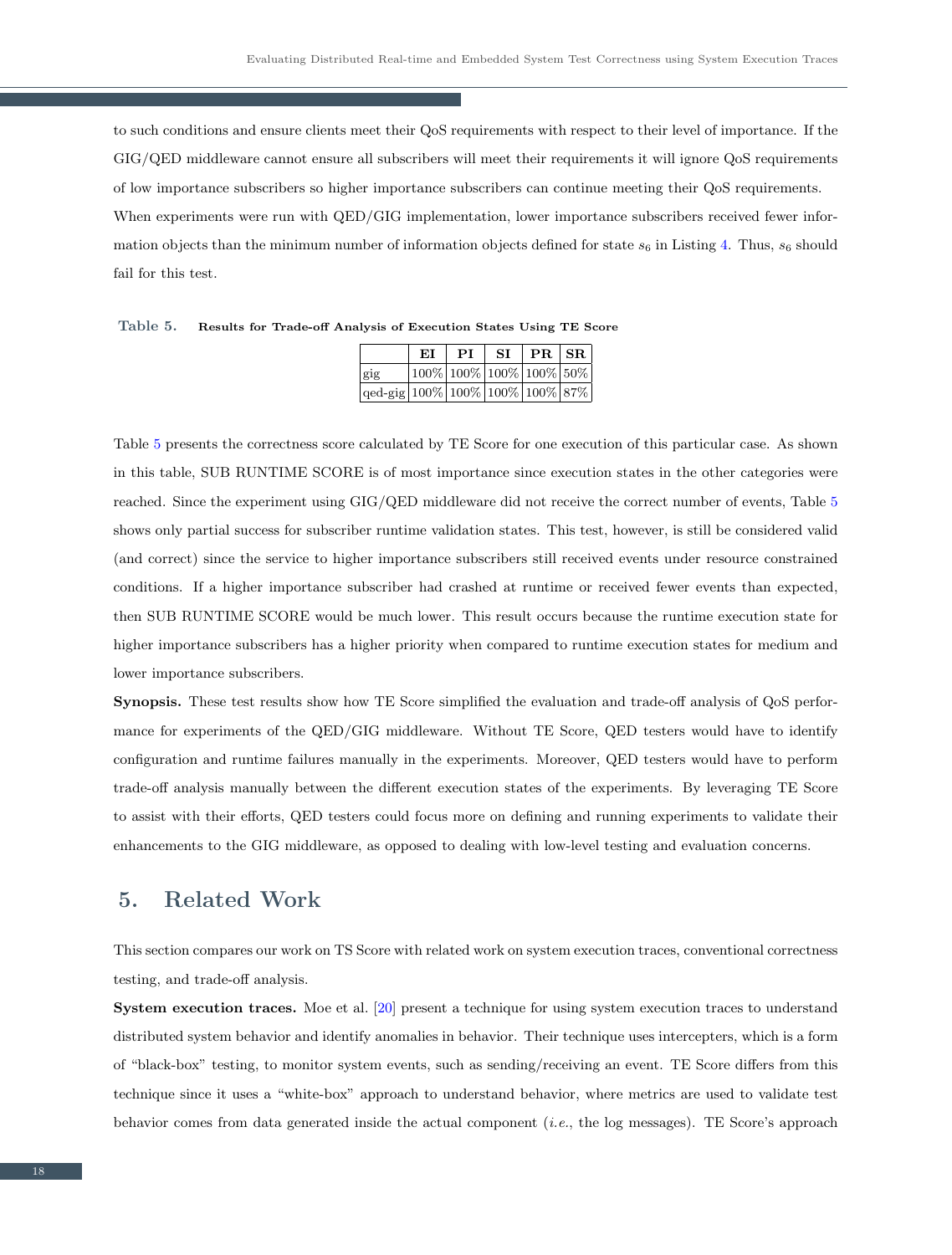offers a richer set of data to perform analysis, understand DRE system behavior, and detect anomalies in the behavior that may not be detectable from black-box testing alone.

Chang et al. [\[7\]](#page-20-1) show how system execution traces can be used to validate software functional properties. For example, their technique uses parameterized patterns [\[21\]](#page-20-15) to mine system execution traces and validate functional correctness to test execution. TE Score is similar in that is uses system execution traces to capture and extract metrics of interest. It differs, however, by focusing on validating correctness of QoS test execution, which involves evaluating execution states of the system.

Conventional correctness testing. Many conventional techniques, such as assertion-based testing [\[6\]](#page-20-0), continuous integration [\[22\]](#page-20-16), and unit testing [\[23\]](#page-20-17), have been used to test the correctness of DRE systems. Irrespective of the correctness testing approach, conventional techniques focus on non-distributed systems. TE Score differs from conventional approaches by focusing on DRE systems. This focus incurs additional complexity since data must be correlated correctly across the entire system. TE Score can also behave like conventional correctness testing approaches if the necessary data is captured in system execution traces.

Tian et al. [\[24\]](#page-20-18) present a reliability measurement for providing reliability assessment for large-scale software systems. Their technique uses failure detections in collected data to not only assess the overall reliability of the system, but also track testing progress in addressing identified defects in the software. TE Score is similar in that it provides a measurement for assessing the correctness (or reliability) of QoS test execution, and identifying where improvements are needed. It differs, however, in that it focuses on assessing QoS test execution, which is based on QoS properties that influence each other and cannot be assessed as disjoint concerns like functional properties.

Trade-off analysis. Lee et al. [\[25\]](#page-20-19) present an approach for conducting trade-off analysis in requirements engineering for complex systems. Their approach assists developers in measuring how different requirements influence each other. TE Score is similar in that its weighted grading system assist developers in conducting trade-off analysis between different QoS execution states. It differs from Lee et al.'s work, however, since TE Score measures how conflicting concerns affect the entire solution (*i.e.*, correctness of QoS execution test) whereas Lee et al.'s work measures how different requirements affect each other.

# <span id="page-18-0"></span>6. Concluding Remarks

The ability to quantify the degree of correctness for QoS tests helps increase confidence levels in QoS assurance. This article presented a method called Test Execution (TE) Score that quantifies the correctness of QoS test execution. We showed how DRE system testers in the QED project used TE Score to define correctness tests that account for the different execution states of the system and consider that different execution states have different priorities. QED testers used TE Score to perform trade-off analysis within their correctness tests to ensure that important execution states have greater influence on the results.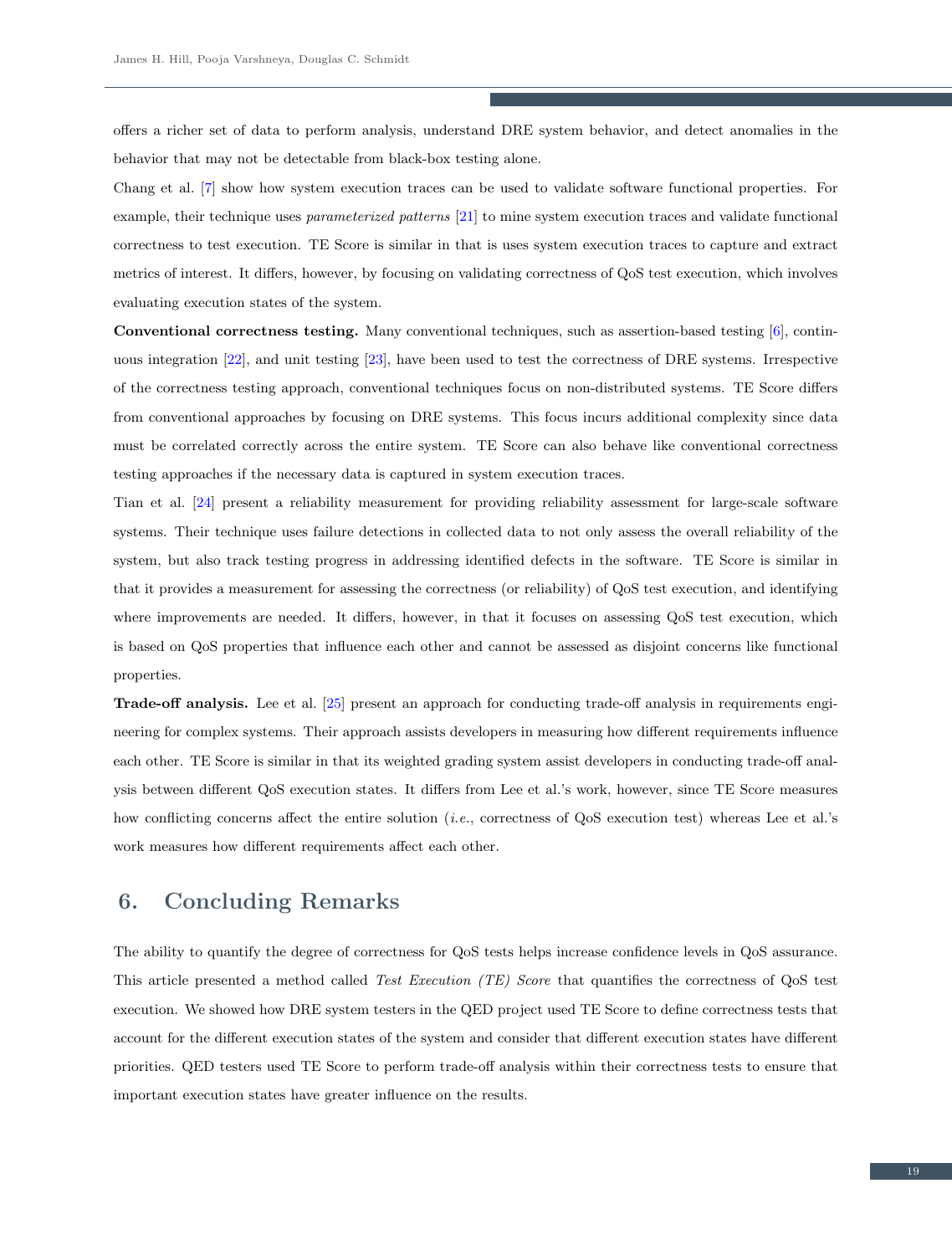Based on our experience applying TE Score to a representative DRE system, we learned the following lessons:

- Manually specifying the execution states helped reduce false negatives because TE Score was not trying to deduce them automatically. More importantly, it helped DRE system testers understand the test execution process better by identifying important states that should influence overall correctness.
- Time-based correctness of execution testing is needed because QoS properties can change over time. In some cases, DRE system testers many want to ensure correctness of QoS test execution at different time slices using different execution states. Our future work will therefore investigate techniques that leverage temporal-logic [\[26\]](#page-20-20) to facilitate time-based correctness testing of QoS test execution.
- Execution state-based specification helped perform trade-off analysis because it allowed finer control over how different states affect the final analysis. More importantly, assigning priorities to the different execution states helped improve DRE system testers control how much affect a given state had on the final analysis.
- Determining the correct number of execution states is not trivial because it is unknown ahead of time how many execution states are needed to produce meaningful results. For example, too few execution states can make it hard to show how one execution state influences another, or impacts the over score. Likewise, too many execution states can accidently dilute the impact of other execution states. DRE system testers who use TE Score currently determine the correct number of execution states for a correctness test by starting small and increasing the states and priority as needed (i.e., by trial-and-error). Future research therefore will investigate techniques for deriving the appropriate number of execution states for a correctness test.

TE Score, CUTS, and UNITE are freely available in open-source format for download from [www.cs.iupui.edu/](www.cs.iupui.edu/CUTS) [CUTS](www.cs.iupui.edu/CUTS).

#### References

- <span id="page-19-1"></span><span id="page-19-0"></span>[1] S. E. Institute, Tech. Rep., Carnegie Mellon University, Pittsburgh, PA, USA (2006).
- [2] A. Snow and M. Keil, in Proceedings of the 34th Annual Hawaii International Conference on System Sciences (Maui, Hawaii, 2001).
- <span id="page-19-3"></span><span id="page-19-2"></span>[3] J. Mann, Ph.D. thesis, Georgia State University, Atlanta, GA (1996).
- [4] C. Smith and L. Williams, Performance Solutions: A Practical Guide to Creating Responsive, Scalable Software (Addison-Wesley Professional, Boston, MA, USA, 2001).
- <span id="page-19-4"></span>[5] I. M. Technical and I. Majzik, in Proceedings of the  $22^{nd}$  EUROMICRO Conference (1996), pp. 311–318.